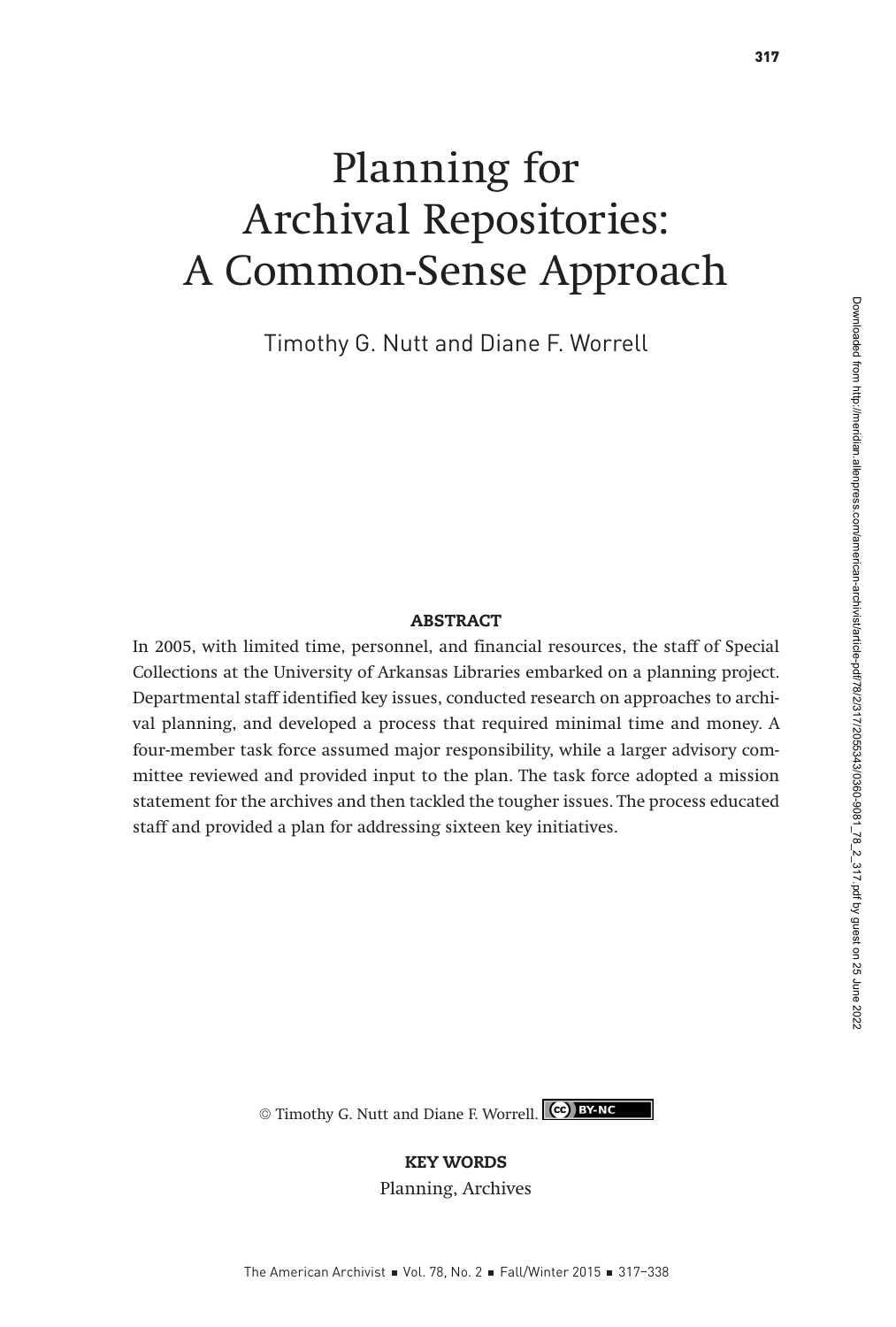As the great sports commentator Yogi Berra once said, "You've got to be very<br>careful if you don't know where you are going, because you might not get<br>there "! This is appoially two in an applicate for without for the value there."1 This is especially true in an archives, for without forethought and planning, the repository can lose its focus and become a proverbial "junk drawer" of valuable materials. Today, planning has evolved into a management trend that is mandated by progressive administrators, but often turns into a painful exercise mired in unnecessary complexity and minutiae. However, effective planning does not require vast expenditures of time and money. In 2005, we, both faculty members in Special Collections at the University of Arkansas Libraries, led a planning project that did not follow traditional procedures. This case study describes the literature of planning in libraries, archives, and business organizations, and the process followed. Although this planning process was successful overall, we identified some aspects that could have been improved, hoping that other archival organizations will benefit from the lessons we learned.

## **Background: Planning at the University of Arkansas Libraries**

In 2005, the head of Special Collections at the University of Arkansas Libraries asked us to formulate a plan for the Manuscripts Unit, which is responsible for collecting, processing, and maintaining the manuscripts and the book collections. Neither of us had been with the organization more than a few months, and the department head had been there only one year. Although we reviewed the strategic planning literature, we decided against following the conventional guidelines set forth in that literature, mainly because of limited time, staff, and financial resources. Instead of working with an outside consultant, conducting endless meetings, and developing detailed objectives and action plans, we chose a more practical and intuitive approach that was flexible and less time consuming. We asked for help from all departmental staff to identify our major strengths, as well as the problems they saw as impeding progress. Only then did we set about actual planning to remedy those problems and circumvent possible future problems. Our approach ended up being a hybrid of tactical, operational, and strategic planning.

From the earliest history of the University of Arkansas's main campus in Fayetteville, established in 1871 and located in the northwestern part of the state, librarians and teaching faculty assembled an outstanding collection of materials related to Arkansas history and culture. This formed the backbone of Special Collections, which was established in 1967. The department collects, organizes, and provides access to research materials documenting the political, social, cultural, economic, and physical history of Arkansas. The role of the state in the regional, national, and international communities is also part of the agency mission.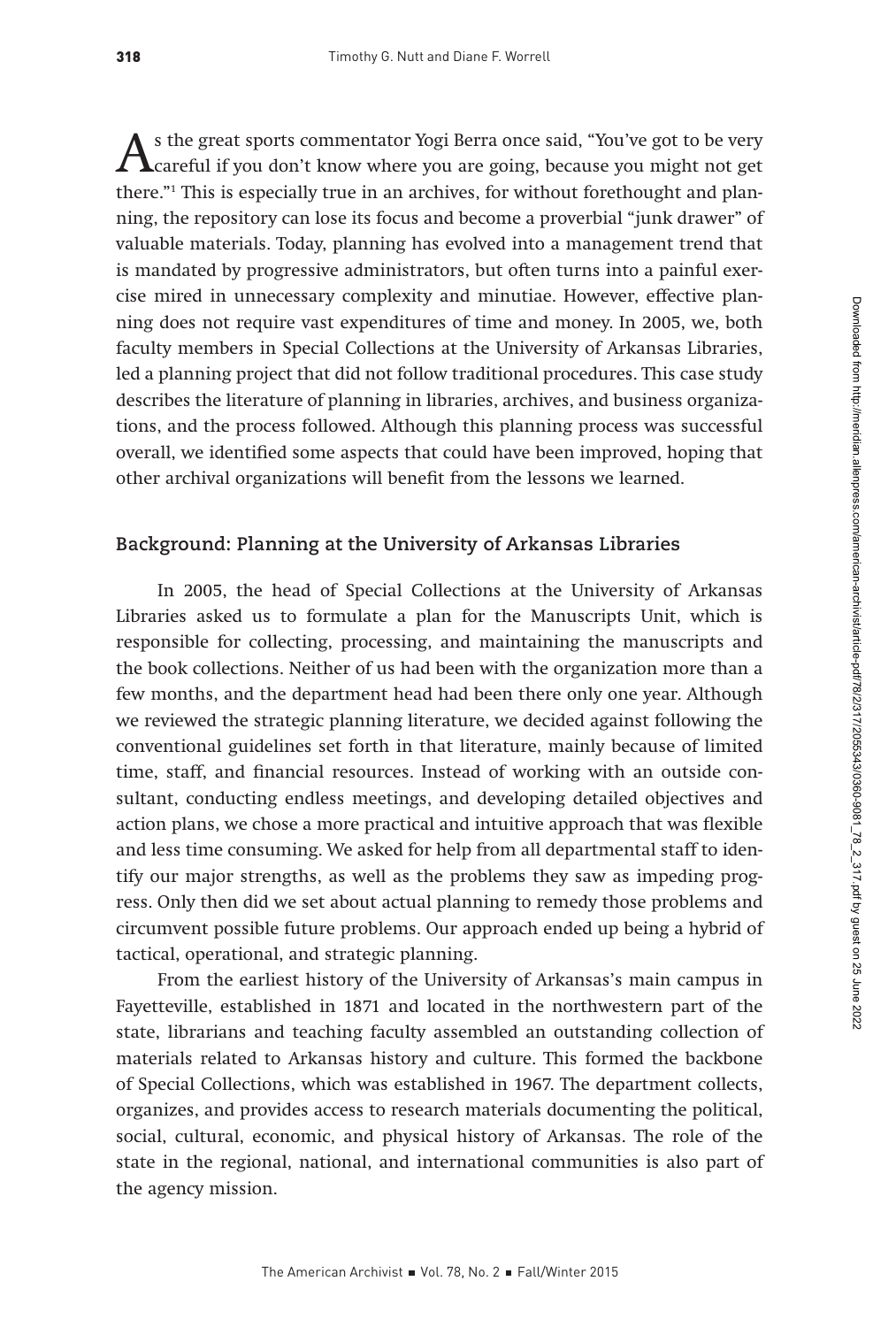Special Collections is the oldest and largest academic archives in the state and the second largest archival repository after the state archives in Little Rock. At the beginning of the project, the department consisted of fifteen employees, including faculty, paraprofessional, and student workers. Six of the archives' professional employees had worked in Special Collections for years, knew the strengths and weaknesses of the repository, and had a deep understanding of the institution's history. In addition, three professional employees had experience at other institutions, but were only recently hired at the University of Arkansas.

The unique materials held by Special Collections support research and study in a variety of subject fields, such as history, geosciences, architecture, literature, anthropology, political science, music history, business history, and others, mostly documenting Arkansas and the region. The department houses papers documenting everyday life in Arkansas, as well as collections of wellknown Arkansans, including African American composers Florence Price and William Grant Still, and Congressmen J. William Fulbright, Dale Bumpers, David Pryor, and John Paul Hammerschmidt. The records of international organizations such as the National Association of Foreign Student Advisors (NAFSA), the Council for International Exchange of Scholars (CIES), and Peace Links, a women's organization devoted to education about nuclear war, are also held by Special Collections, documenting the involvement of Senator Fulbright and Betty Bumpers—wife of Senator Dale Bumpers—with international programs and causes. With over two thousand collections, the agency maintains more than fifteen thousand linear feet of manuscripts. In addition to a strong manuscripts collection, the monograph and serial holdings on Arkansas are comprehensive.

By 2005, the repository had become disorganized. Several factors contributed to this situation, specifically insufficient staff and money, staff turnover, an increasing number of unprocessed collections, inadequate space plus rapid technological change and cultural shifts that increased researcher expectations for instant access and gratification. The planning process was our attempt to bring order to the manuscripts unit of the archives. A change in leadership presented an opportunity to evaluate existing practices and set goals for improvement.

#### **Planning Literature**

Before the project began, we surveyed the literature on strategic planning, which is abundant in business publications but sparse in the archival literature. T. R. Schellenberg, in his 1956 landmark book, Modern Archives: Principles and Techniques, had this to say about planning in archival organizations: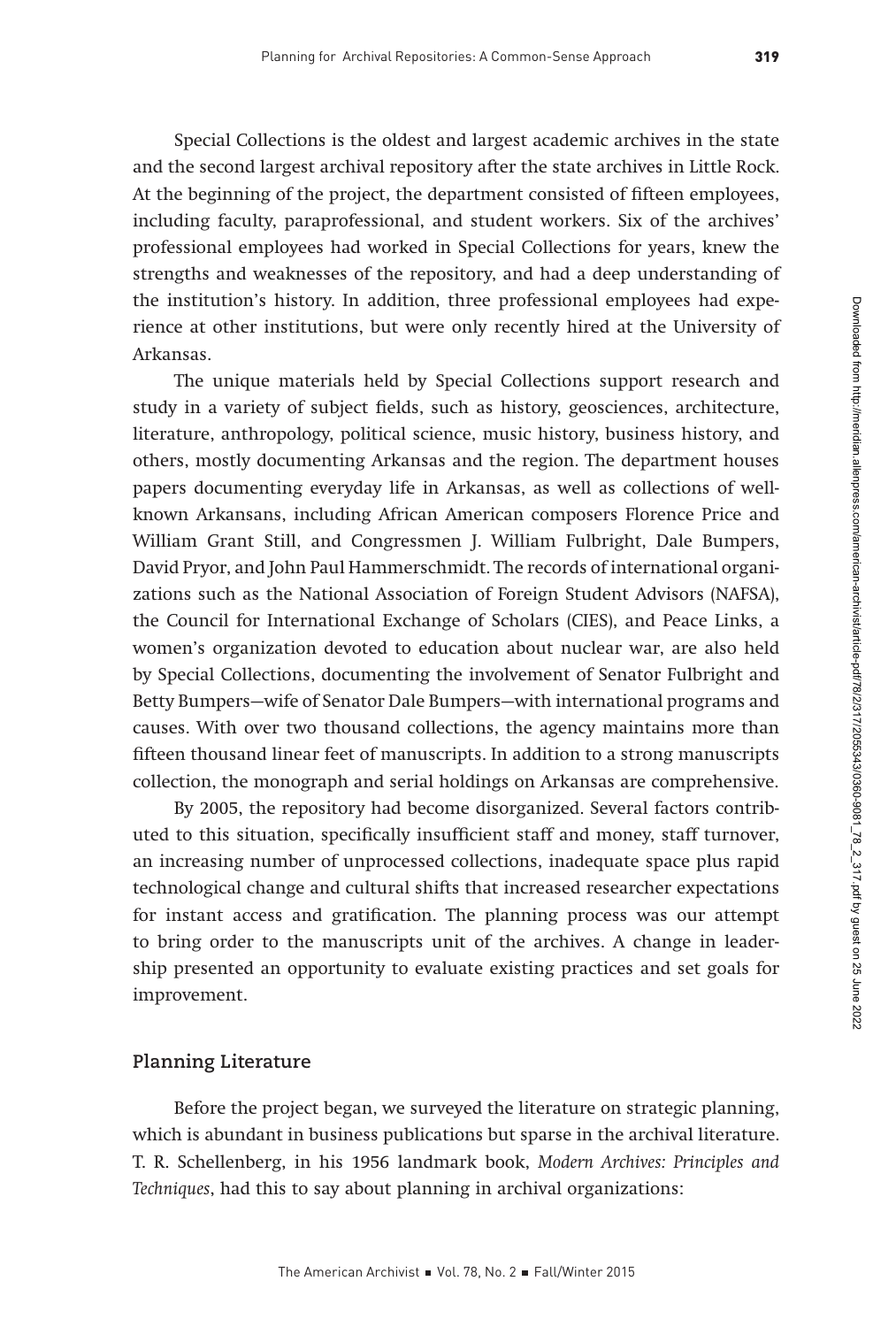The work of an archival institution is never ended. It is work for posterity in the double sense of being done for and by posterity. There is no limit to the amount of time that can be spent in analyzing archives, in perfecting their arrangement, and in creating finding aids to them. . . . Because they are usually engaged a lifetime in their work, archivists are often thought of as old men, bearded and bent, working in ill-lit stacks, and puttering around in musty documents. This conception is not an accurate one. If an archivist dealing with modern records is to accomplish his tasks, even to a moderate degree, he must be an efficient administrator, capable of planning and directing the work of his staff. 2

In retrospect, the stereotype Schellenberg refuted of archivists as "old men, bearded and bent, working in ill-lit stacks" is only slightly quainter than his description of planning. Schellenberg devoted only one page to planning in his "Bible" of archival practice. In very general terms, he described the necessity of determining what work there is to do, such as dividing records into "archives groups," "record groups," or "record series," putting materials into good order, and describing materials in sufficient detail to make them available for use. Further, Schellenberg urged that the archivist proceed uniformly and progressively in "accomplishing his programs, step by step, year by year, working ahead on all his record units in all phases of his activities to the extent that monetary and personnel resources are made available to him."3

Modern strategic planning began as a tool for business management in the 1960s and has been widely adopted by nonprofit and educational organizations in recent decades. Management scholar Henry Mintzberg traced the history of strategic planning in his book The Rise and Fall of Strategic Planning. The popularity of strategic planning, according to Mintzberg, peaked in the 1970s and then "submerged in the wave of anti-planning sentiment that continued for a decade or more."4 He maintained that strategic planning should be considered "in a more reasonable way, as neither a panacea nor the pits, but a process with particular benefit in particular contexts."5

Libraries and archival repositories are often required by their parent organizations to engage in planning, often a time-consuming activity, despite the lack of hard data to support its effectiveness. Edward J. Miech wrote that educators encounter the education version of strategic planning, assuming that this management tool rests on a solid foundation in the private sector,<sup>6</sup> an assumption both Miech and Mintzberg refuted. Why, then, spend time on what appears to be the latest in a long line of management fads?

The term "strategic" is often used for any kind of planning project, yet technically not all plans are strategic. Hitt, Black, and Porter, in their 2012 book on management, described three different types of planning: strategic, tactical, and operational.7 These plans differ in time horizons, scope, complexity, impact, and interdependence.<sup>8</sup>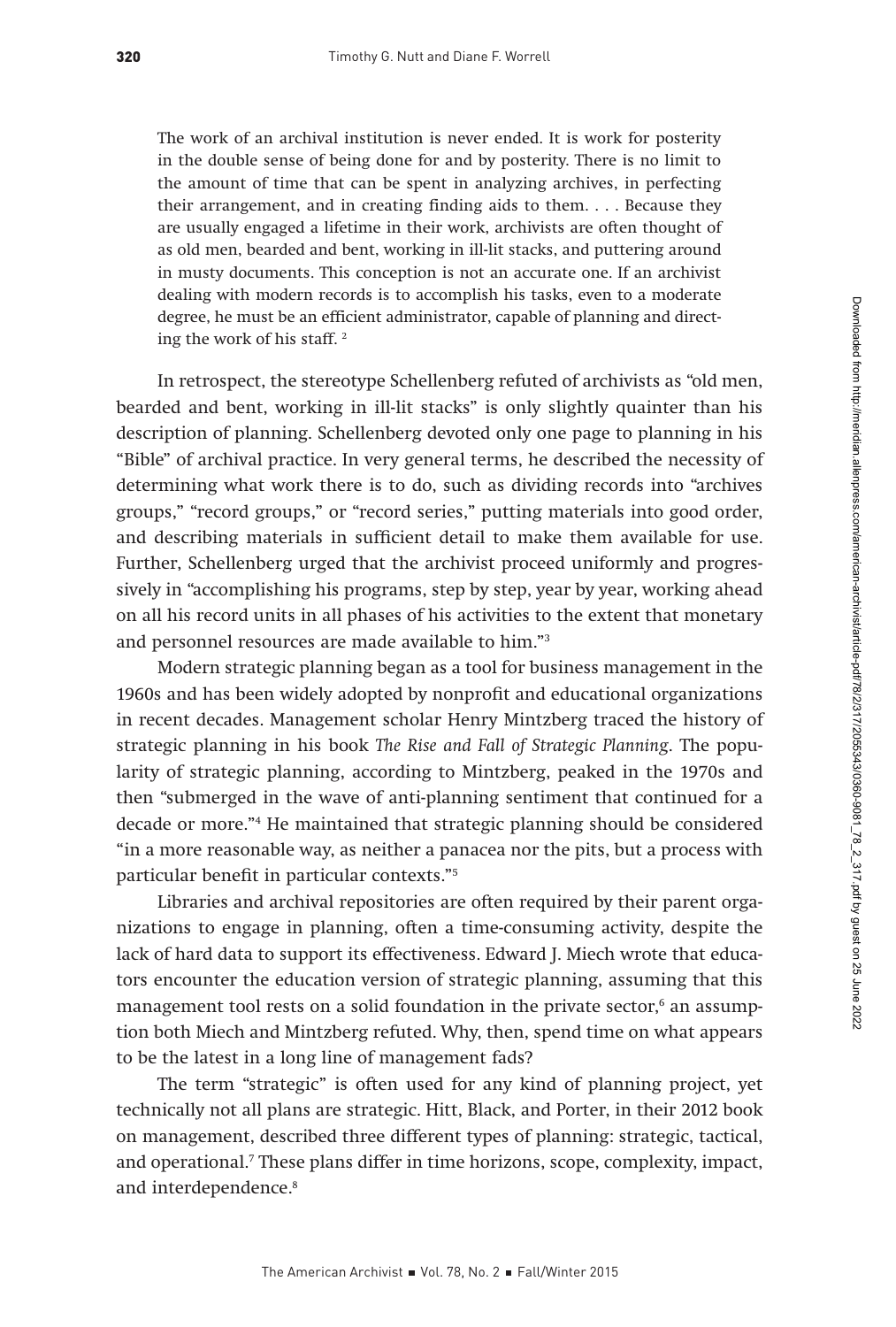Strategic plans focus on the broad future, typically five years or more. They often involve both internal and external analysis and are usually done by top management. Tactical plans outline specific goals for specific parts of the organization. They usually cover a shorter time period of three to five years and are narrower in scope. Tactical plans are typically done at the department or unit level. Operational planning translates tactical plans into specific goals and actions. This type of planning is less complex than the other types of planning and affects only one department or unit. The time period covered is usually twelve months or less.

The literature on planning in libraries is plentiful. One of the best sources is Strategic Planning and Management for Library Managers by Joseph R. Matthews,<sup>9</sup> a detailed and well-researched guide to implementing formal strategic planning in libraries. Mintzberg believed that not all planning is truly "strategic," yet his criteria for calling a plan "strategic" are unclear. Matthews, however, defined "strategy" as a determination of how to grow the organization, how to satisfy customers, how to overcome the pressures of competitors, how to respond to changing market conditions, how to manage the organization, and how to develop organizational capabilities—a broad definition covering nearly all organizational activities. "Strategy" is simply the means by which organizations plan to get from where they are to where they hope to be. It includes both planned strategies and "emergent" or unplanned strategies that arise from changing circumstances. An archival example of an emergent strategy might be a plan to digitize specific materials because unexpected funding becomes available.

While library planning literature is abundant, planning in archival repositories is not as well documented. Michael J. Kurtz, in Managing Archival and Manuscript Repositories, 10 wrote that strategic planning examines external factors such as the political, technical, and sociocultural trends in the environment; the relationship of the repository with the parent institution and with constituents and user groups; plus funding, technological, and demographic changes. He also described internal strategic factors to be considered, such as the flexibility and adaptability of the organization and staff, and the strengths and weaknesses of its technical and facility infrastructure. Kurtz maintained that a trained facilitator from outside of the organization is necessary to achieve a sound plan. Another type of planning necessary to organizational success, according to Kurtz, is operational planning, covering program activities, work expected to be accomplished, and time to be expended on various tasks. Many elements in Kurtz's operational planning are reminiscent of Schellenberg's limited definition of planning.

The Society of American Archivists tackled planning in its Planning for the Archival Profession: A Report of the SAA Task Force on Goals and Priorities. 11 This report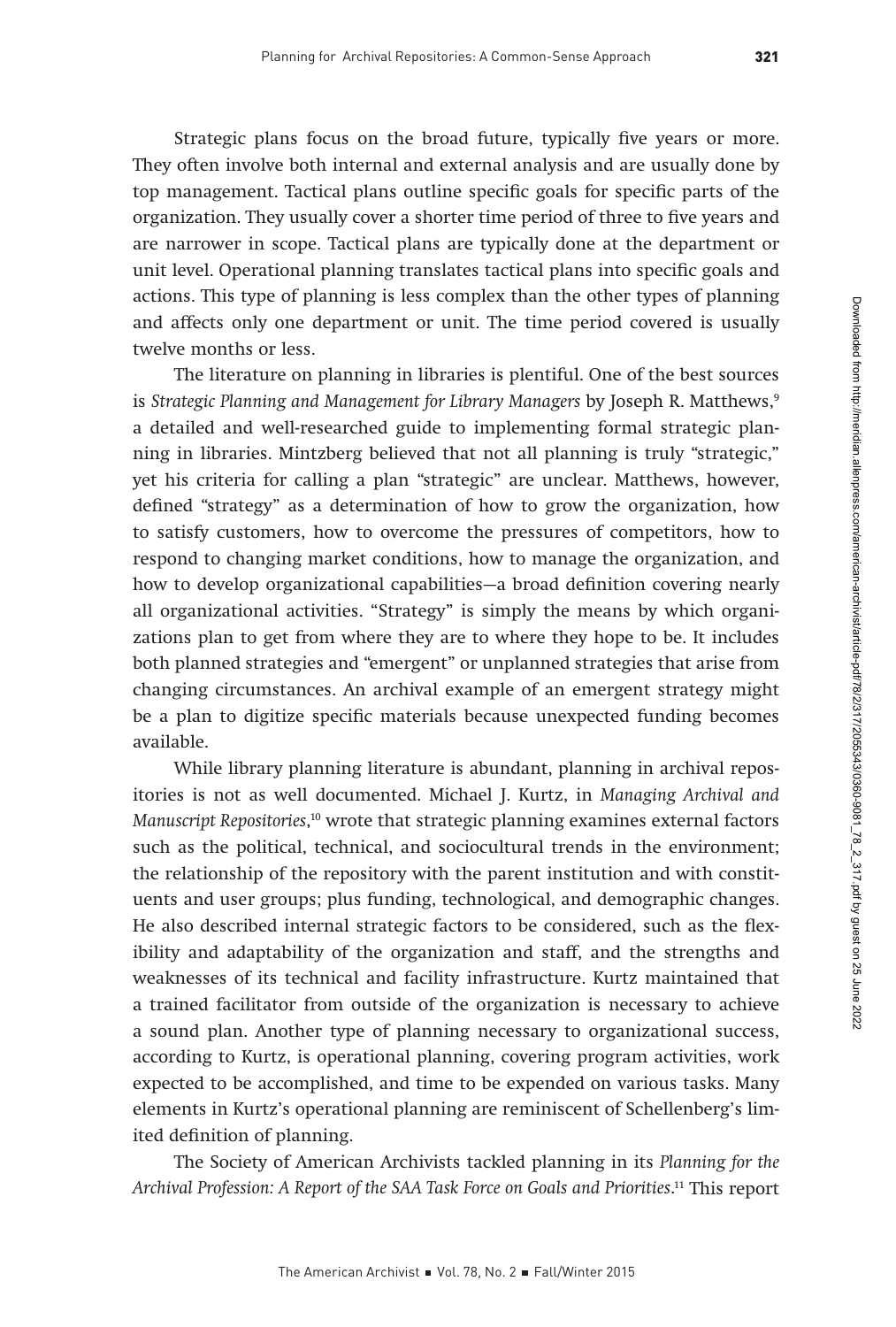identified broad priorities for the profession, such as "identification and retention of records of enduring value," and "administration of archival programs to ensure preservation of records of enduring value," clarified with goals and exercises. The report was "intended to institutionalize planning as an ongoing process . . . [and to] provide a framework for planning and decision making by the associations, repositories, and individuals that comprise the archival community.  $\ldots$ ."<sup>12</sup>

Kurtz described two early strategic planning efforts at the National Archives and Records Administration (NARA) between 1992 and 2000.<sup>13</sup> NARA embarked on its first strategic planning process in 1992, in response to criticism and pressure to improve the agency's performance. The archivist of the United States issued the plan in 1993, shortly after he announced his resignation. Kurtz observed, "Leadership turmoil clearly mitigated the effectiveness of the process, the results, and the subsequent implementation."14 However, the effort to identify and discuss issues and problems laid the foundation for progress in the 1995 planning effort and contributed to "the first stirrings of openness to change and experimentation."15

The 1995 NARA initiative involved a new U.S. archivist who revamped the planning process with more involvement from staff and constituents. The project was driven by a top-level leadership team that worked with a cross-section of NARA staff to gather information and to encourage creative discussions. The 1995 strategic planning effort included elements of organizational development, such as trust-building exercises, team-building efforts, development of facilitation skills, as well as solicitation of external input from individuals and outside groups. In addition to staff and external constituent inputs, NARA gathered information from a review of its statutory and legislative authority and mandates, previous planning documents and reports, and staff and patron surveys. Built around the main mission statement concerning "ready access to essential evidence,"<sup>16</sup> the archivist and leadership team articulated four goals that addressed essential evidence, ready access, space and preservation, and infrastructure. These goals were further refined with strategies, key performance targets, and measures to be taken. A determined effort was made to encourage review and to gain both internal and external "buy-in" needed for the implementation phase. NARA's approach to strategic planning was traditional. It also required financial and staff resources that are beyond the means of the average archival repository.

As Kurtz observed, the organization's senior executive must be committed, involved, and have a stable position. Senior leaders of the department and parent organization must be fully engaged, as implementation requires time, effort, and commitment at all levels of the organization. Kurtz warned that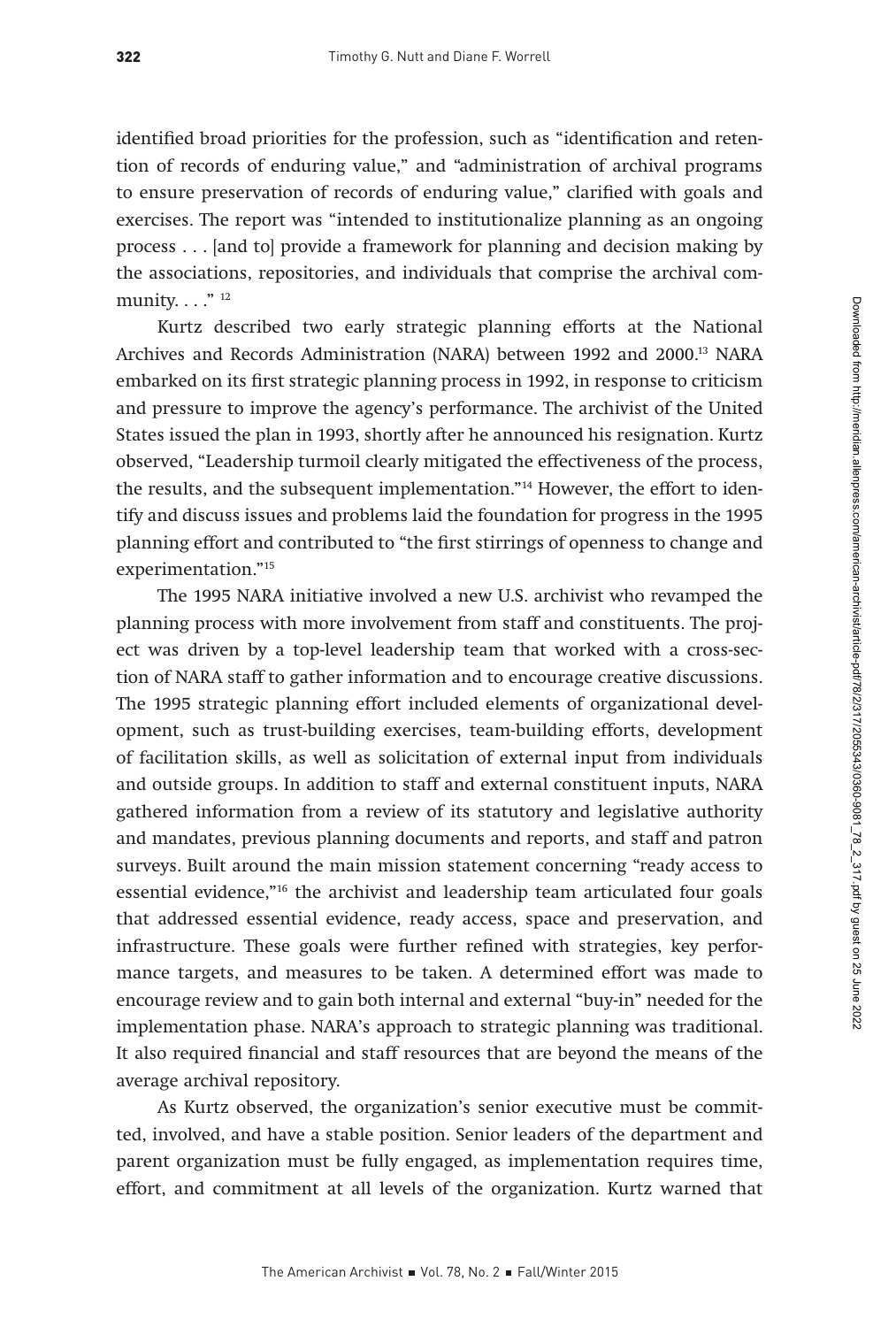without planning, organizations will be constantly consumed with ever-arising problems and issues with no framework for dealing with them.17

Since those early efforts, NARA has produced three strategic plans that are available on its website. NARA's "Ready Access to Essential Evidence: The Strategic Plan of the National Archives and Records Administration, 1997–2008, Revised 2003," "Preserving the Past to Protect the Future: The Strategic Plan of the National Archives and Records Administration, 2006–2016," and "Strategic Plan: Fiscal Year 2014 to 2018." The latest plan has drawn criticism for its seeming neglect of preservation as a core function. However, it is intended to build upon, not supersede, goals articulated in previous plans. The plan focuses on four "simple yet dynamic" goals: "Make Access Happen," "Connect with Customers," "Maximize NARA's Value to the Nation," and "Build Our Future through Our People."18 This 2014–2018 plan emphasizes electronic records, public relations, and staff development.

The New York Metropolitan Reference and Research Library Agency (now known as Metropolitan New York Library Council) issued a five-year plan with four broad objectives or priorities in 1989.<sup>19</sup> The first objective concerned strengthening the "administration of historical records" in terms of fund-raising, long-range planning, and improvements to facilities and space. The second, "archival skills," focused on strengthening description of records. "Collection development," the third priority area, dealt with "accessioning new collections and documentation strategies to improve the overall adequacy of archival documentation in the METRO region." The last objective/priority was "public awareness and outreach," which focused on publicity about the value of historical records and gaining support for their preservation and use.20 Each objective/ priority was accompanied by implementation activities and task checklists. The plan has been continuously updated.

Strategic Planning in ARL Libraries is a compilation of planning documents from ten university Association of Research Libraries members.21 It also includes the results of a survey of sixty-nine university libraries pertaining to their use and methods of planning. Many of the plans are lengthy and detailed. The University of Alberta's plan is broad in scope and includes an international economic analysis. Other plans are short and succinct, but not necessarily strategic.

The South Carolina State Historical Records Advisory Board published an excellent archival strategic plan, Into the 21st Century: A Plan for South Carolina's  $H$ istorical Records 2000–2005, $^{22}$  which was updated in 2007 and again in 2010. $^{23}$ This plan follows a conventional strategic planning format with priorities, goals, objectives, and activities. The South Carolina plan appears to be the result of a large investment of time, money, and study. The final plan is exceptionally readable, beginning with a summary, with each subsequent section providing greater detail.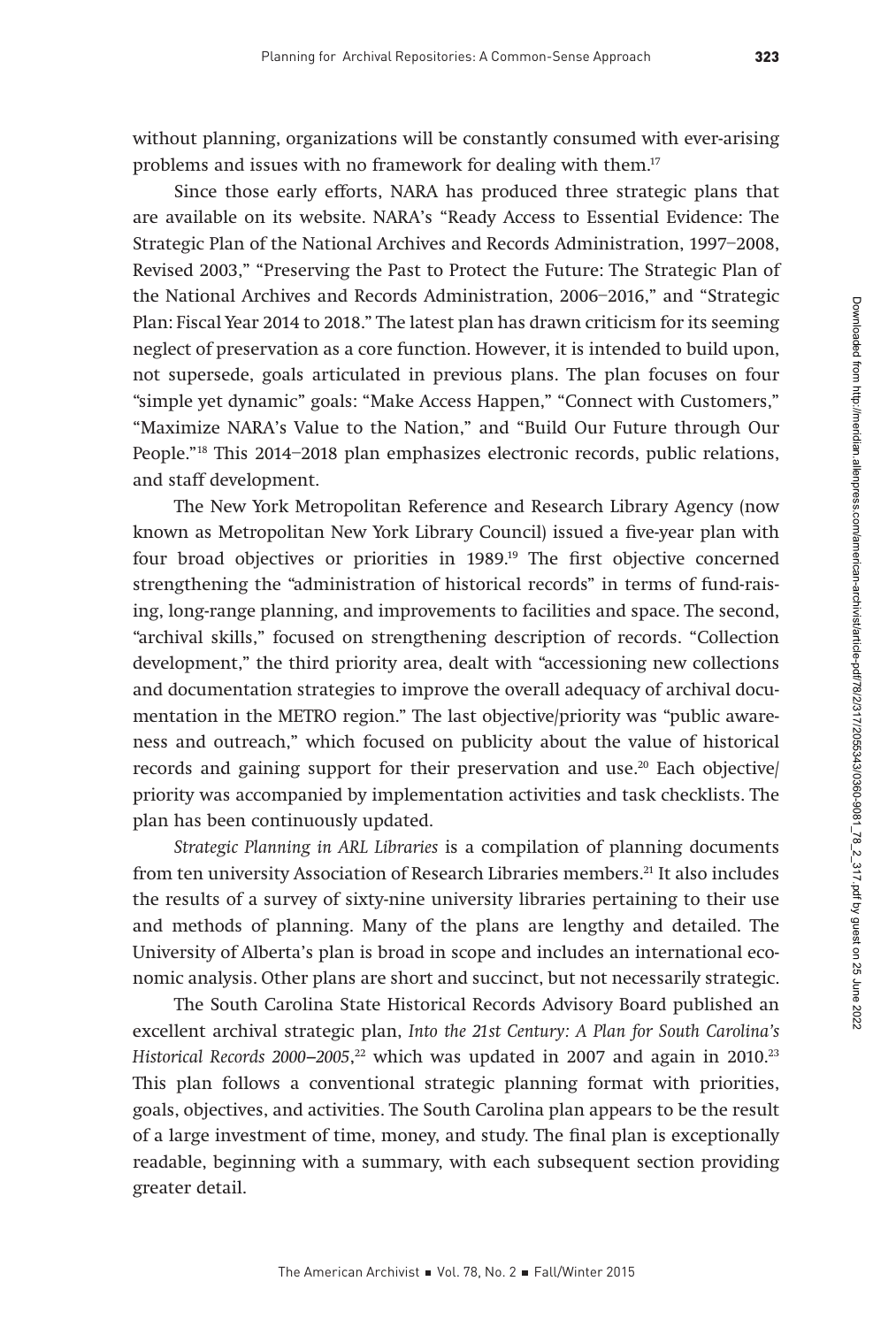One of the better resources for planning is Strategic Planning in College Libraries, published by the College Library Information Packet Committee of the Association of College and Research Libraries. The book describes a survey administered to seventy-three colleges and universities concerning their use of and attitudes toward planning. The most helpful aspects of this publication are the thirty-nine examples of strategic plans from colleges and small universities. The plans range from simple one-page summaries to detailed thirty-page documents. This compilation is valuable in providing examples and in illustrating that libraries need not follow one strict formula in creating a plan. An excellent selected bibliography is included. $24$  Of course, these plans represent only a fraction of the plans done by archives and libraries across the country.

## **Getting Started**

Actual planning in the University of Arkansas Special Collections Department began in January 2006 with an initial meeting attended by the department head, the manuscripts librarian, the special projects librarian, and the head of research services for Special Collections. These four individuals formed the planning task force. This early brainstorming meeting clarified the planning expectations of the department head and resulted in the selection of twenty-one advisory committee members, including selected library and repository staff, researchers, and other stakeholders. The advisory committee members' roles involved a minimal investment of time, mostly providing advice and critiquing the final plan. The formation of this advisory committee was our attempt to gather stakeholder input and obtain "buy-in" to the plan. Input was also gathered from staff though department-wide discussions.

We (the manuscripts librarian and the special projects librarian) headed the four-member task force of the repository leadership to plan and implement the project. This task force brainstormed principal concerns, desired outcomes, and the organizational structure of the plan. Over the course of a year, the task force identified and developed the components of the plan summarized below. Time contributions of individual task force members varied. The two of us spent considerable time on the planning project for the first six months, while the two other task force members contributed only when their involvement was needed for specific issues or plan components. The manuscripts librarian continued to work on various projects associated with the plan beyond the project period. These tasks consumed no resources beyond staff time. Because of limited monetary resources, we did not use the services of a planning consultant or facilitator.

Some of the broad statements commonly seen in archival planning documents, such as "improve access to historical materials," were assumed and not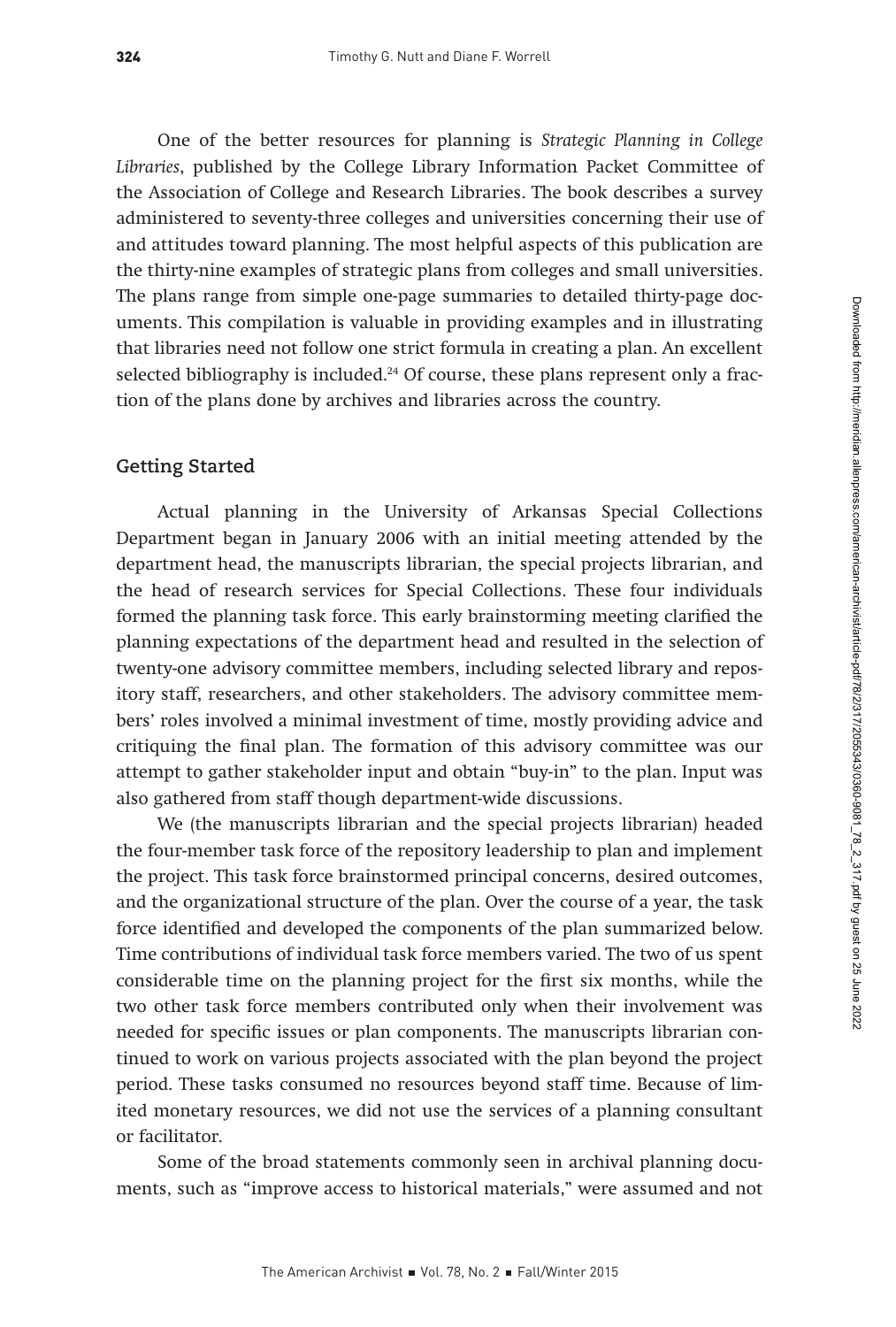explicitly stated in this plan. Except for the mission statement, the plan focused on the identification and practical remediation of specific problems associated with collecting, preserving, and providing access to historical materials.

#### **Plan Components**

The planning task force identified sixteen initiatives and set forth to accomplish the associated goals, which included:

- Implement an Encoded Archival Description (EAD) pilot program;
- Integrate the use of EAD into the finding aid process;
- Write a user-friendly processing manual;
- Survey the manuscript collection backlog and establish processing priorities;
- Create a comprehensive manuscript collections database;
- Conduct a survey of finding aids;
- Write and implement a digitization plan;
- Write and implement a plan for maps and geospatial materials;
- Enhance existing procedures to improve access to and intellectual control of photographs;
- Write a plan to establish a University Archives;
- Develop an orientation process;
- Create a preservation plan;
- Implement a staff development program;
- Implement an architectural collections specialty;
- Completely staff Special Collections; and
- Re-evaluate strategic plan and goals.

Prior to the planning process, the Manuscripts Unit was not guided by a written mission statement. Early on we decided that to identify the goals and needs of the Manuscripts Unit effectively, a written mission statement was necessary. Many people maintain that a key component of strategic planning is the adoption of a mission statement, and we agreed. The department head recommended a mission statement, which the task force revised and, after discussion, adopted. The final wording is "The mission of the Manuscripts Unit is to collect, organize, preserve, and provide access to research materials documenting the state of Arkansas and its larger role in regional, national, and international communities."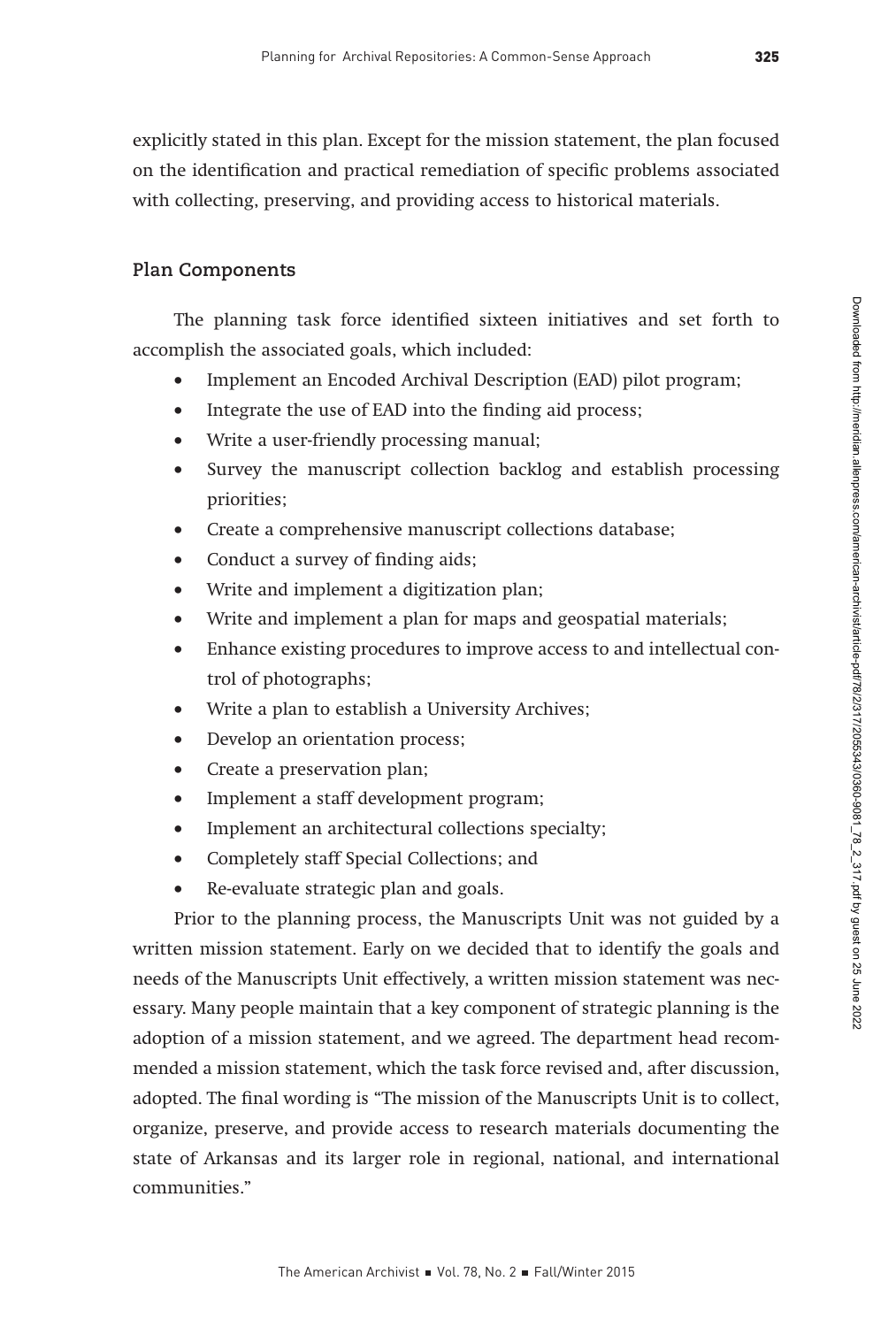## **Goals to Improve Access**

## Comprehensive Collections Management Database

The first part of the plan described the department's need for a single comprehensive manuscripts administration database containing information about each collection's location, processing status, donor information, use restrictions, and a brief description of the collection. In previous years, the department relied on at least three different databases containing this information. The planning process kicked off a project to create this comprehensive database. Staff initially planned to custom design this database using Microsoft Access software, but discovered that Archivist's Toolkit, free collections accessioning software designed by the University of California at Berkeley, provided the necessary functionality. We also evaluated Archon, a similar product from the University of Illinois, which has since merged with Archivist's Toolkit. The merged product is now known as ArchivesSpace. The adoption of Archivist's Toolkit proved to be an ideal solution, not only because of its consolidation of multiple databases, but also for its ease of use.

## Survey of Finding Aids

Over the forty years of its existence, the repository's processing procedures and finding aid formats had changed dramatically. Older collections had only paper finding aids in three-ring binders in the department's reading room and no Web presence, whereas newer collections had digital finding aids accessible via the Internet and an online catalog record in addition to the traditional paper copy. The planning process included a survey of existing finding aids to determine for each collection:

- if a finding aid existed;
- the format of the finding aid (print, electronic, etc.);
- where the finding aid was accessible (reading room, online catalog, Internet, accession file);
- whether a collection-level bibliographic record existed in the library's online catalog; and
- whether modifications were needed to bring the finding aid up to current standards and compatibility with EAD, the format in which all the department's new finding aids are created.

The data collected during this phase was incorporated into a larger project focusing on accession files. Eventually, all this information will be imported into Archivist's Toolkit to augment (and clean up) existing accession records.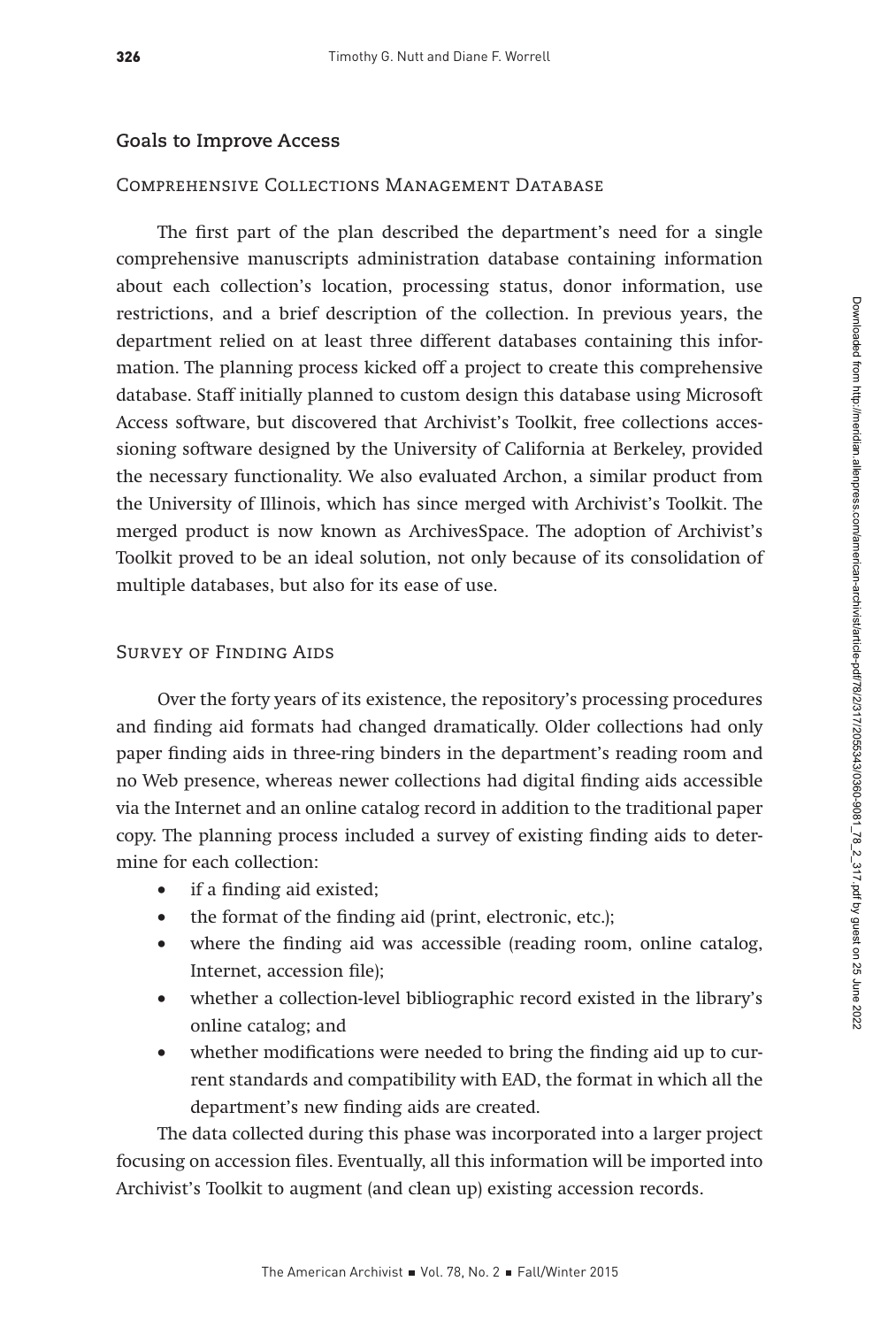#### Plan for Implementation of EAD

Since a major goal of the department was conversion of finding aids to EAD format, the plan laid out a rough approach for this conversion process, including these steps:

- Develop a template for preparing finding aids in EAD format.
- Prepare a finding aid to test the EAD template.
- Post the test finding aid to the Web so its performance could be reviewed.
- Revise the template, if needed, after review.
- Train employees in the use of the EAD template.
- Begin use of EAD template for preparing all new finding aids created after January 31, 2009.
- Develop a priority list of existing finding aids to be converted to EAD format.
- Evaluate the option of outsourcing retrospective conversion of existing finding aids to EAD format.

Although we experienced difficulties with the EAD project due to a lack of staff, considerable progress has been made. We began creating all new finding aids in EAD format in January 2010, a year after the original goal date. Because the Manuscripts Unit depends heavily on student labor for processing collections and creating the associated finding aids, the manuscripts librarian felt it was essential to have a method of creating EAD finding aids without requiring workers to know the full library of tags.

With the assistance of the library's Web Services Department, a template was constructed, which allowed for easy input of pertinent information, such as title of the collection, accession number, and biographical information. A drop-down menu allowed the workers to select and change box and file numbers easily. The actual encoding was done once the data were submitted. The finding aid was then uploaded to the library Web server. Once it was edited, the finding aid was made live, and subject categories were assigned. This method allowed workers to quickly and efficiently create finding aids directly in EAD, thus bypassing the earlier step of creating it in word processing software. Even though Archivist's Toolkit has the capability to create EAD finding aids, we decided to forego this function because we believed the custom template would be easier to use. This approach has been successful.

#### Photographs and Images

The plan established goals and methods of improving access to and intellectual control of significant photographs and images. The "Picture Collection"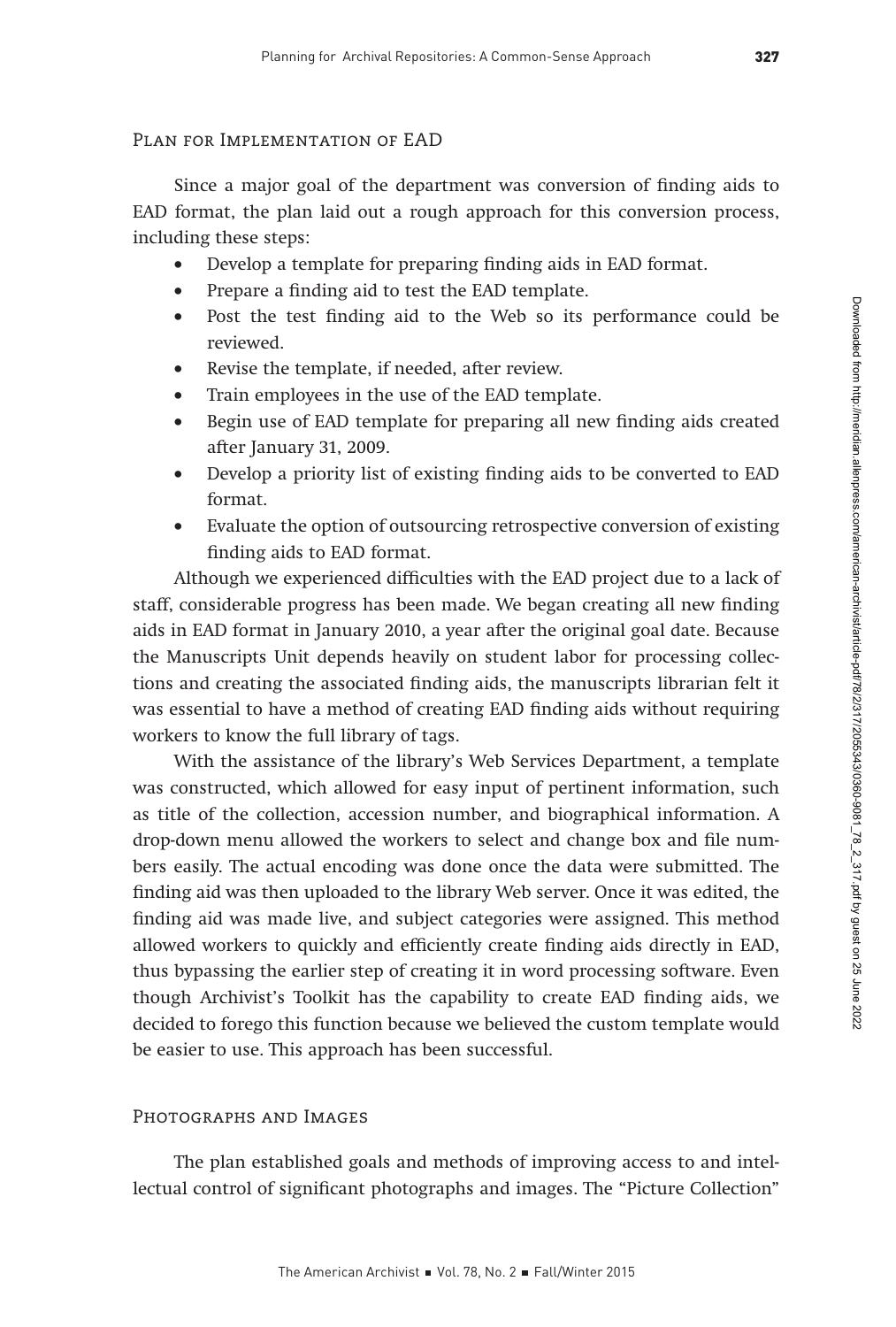had been neglected to some extent, and accessioning of new photographs had lapsed when the manuscripts librarian was hired in 2005. The collection could be minimally accessed through card catalogs located in Special Collections, using subjects applied by the department's reference librarian, but there was room for improvement to make the photographs more accessible. Little progress has been made in this area, but with the anticipated hiring of an audiovisual archivist, the photographs should become a higher priority.

## **Digitization**

To facilitate access to the collections, various digitization projects had been proposed in the past. Efforts, however, had been frustrated by the lack of an integrated approach to digitization in the library as a whole, disagreement between the administration and archival staff about the appropriate image management software, and difficulties with file storage capacity, equipment, and technical support.

The department continues to implement a project to create a digital image collection to be built from three sources: 1) images in the old "Picture Collection"; 2) selected images from manuscript collections; and 3) images scanned over time for patron requests and departmental projects. Specific guidelines are being formulated based on specifications for scanning images proposed in the plan. Since some of the department's digitization issues resulted from the library's technology department's need to understand the nature of archival work, a committee was formed, including key information technology staff, to discuss the department's needs and the workflow of an archival digital repository with respect to images. Over time, the number of digital images had become unmanageable with many duplicates and no way to access the collection efficiently. Progress has been made, albeit very little, mainly in the area of identification and deletion of duplicates. With the anticipated hiring of an audiovisual archivist, we hope that sustained progress can be measured in this area.

Future projects will build upon experiences with previous digitization efforts. The plan stated the department's intention to seek funding to digitize materials. To date, the department has completed ten digital projects, each focusing on a specific manuscript collection, theme, or potential research use, with two being privately funded. Priorities will remain flexible to take advantage of opportunities afforded by funding for signature collections.

#### Software and Equipment Needs

The plan articulated our desire to work with appropriate library employees to identify the best software for our needs, and it detailed hardware and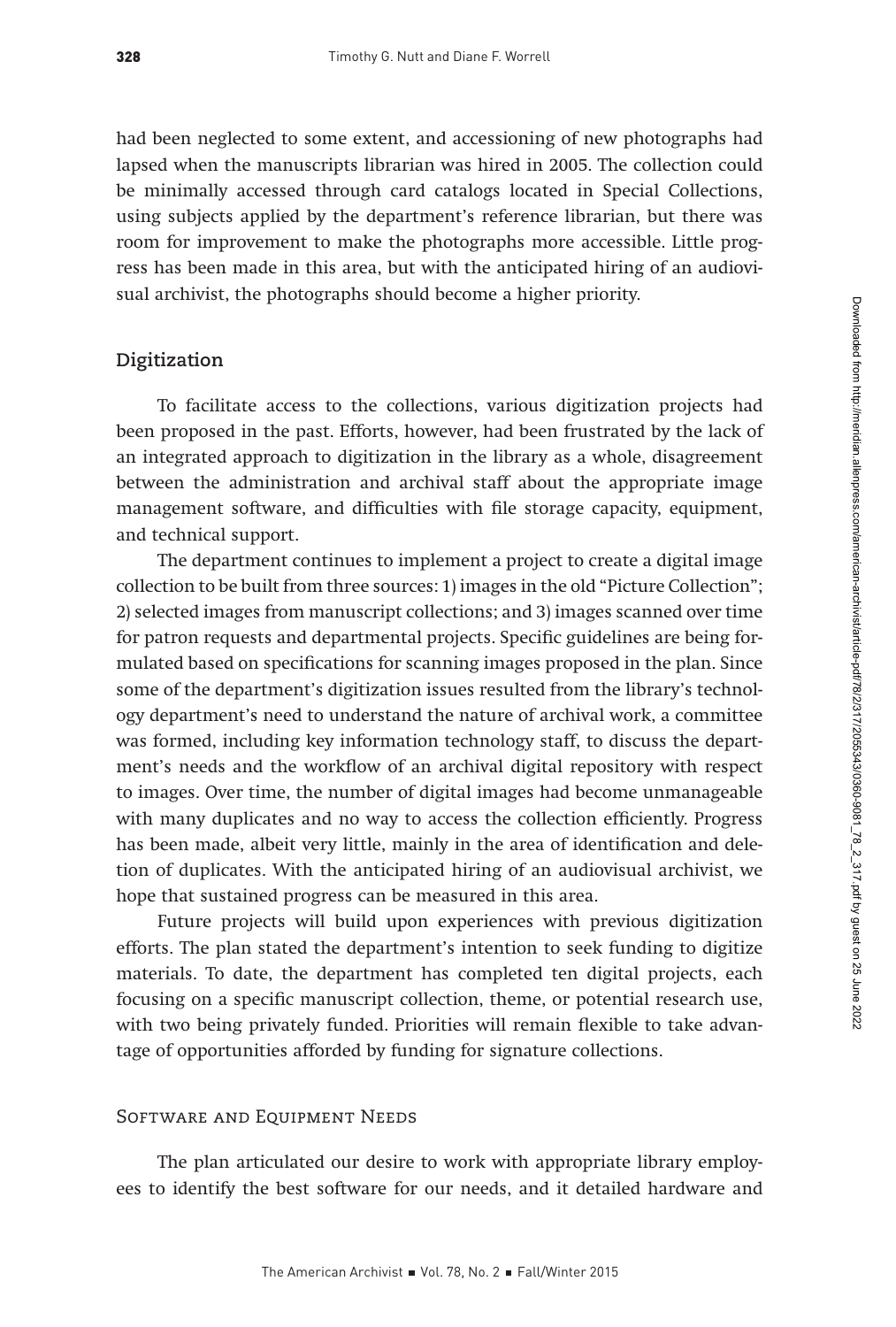equipment needs. Ultimately, CONTENTdm became the de facto digitization software, and the library administration eventually endorsed this selection.

## **Streamlining Processing**

The plan noted that the backlog of unprocessed collections, common in most archives, had become daunting. Some collections had been in the processing queue for as long as fifteen years. The repository's unprocessed collections comprised over four thousand linear feet. Processing practices had been inconsistent over the forty years of the repository's existence, and the processing manual desperately needed revision. These issues were addressed through the completion of a backlog survey, a new processing manual, and development of new processing guidelines.

## Backlog Survey

The plan set in motion a comprehensive survey to identify unprocessed collections, their storage location, size, and condition. Due to some inaccuracies in existing location lists, a comprehensive manual survey of the shelves of unprocessed materials became necessary. After determining the scale of the manuscripts processing backlog, the manuscripts librarian devised a plan for reducing the backlog, which included setting priorities for processing. Processing priorities were based on the significance of the collection, its support of the university's curriculum, the acquisition date, and requests for use. The department now maintains a list of ten high-priority unprocessed collections that is periodically updated as materials are processed or circumstances change.

#### New Processing Manual

We wrote a new manual to assist processors in their training and to ensure consistency in processing practices. The manual in use was outdated and too theoretical; it was not user friendly. Inexperienced processors had difficulty using and understanding it, despite extensive training. The new processing manual is arranged chronologically, from acquisition of collections to preliminary processing, arrangement and description, boxing, and labeling. Processors trained with the new manual are now brought up to speed more quickly. A thorough table of contents provides for ease of use and quick access to information. The manual was well-received by the processors, and it is updated regularly with advice from them and as policies change.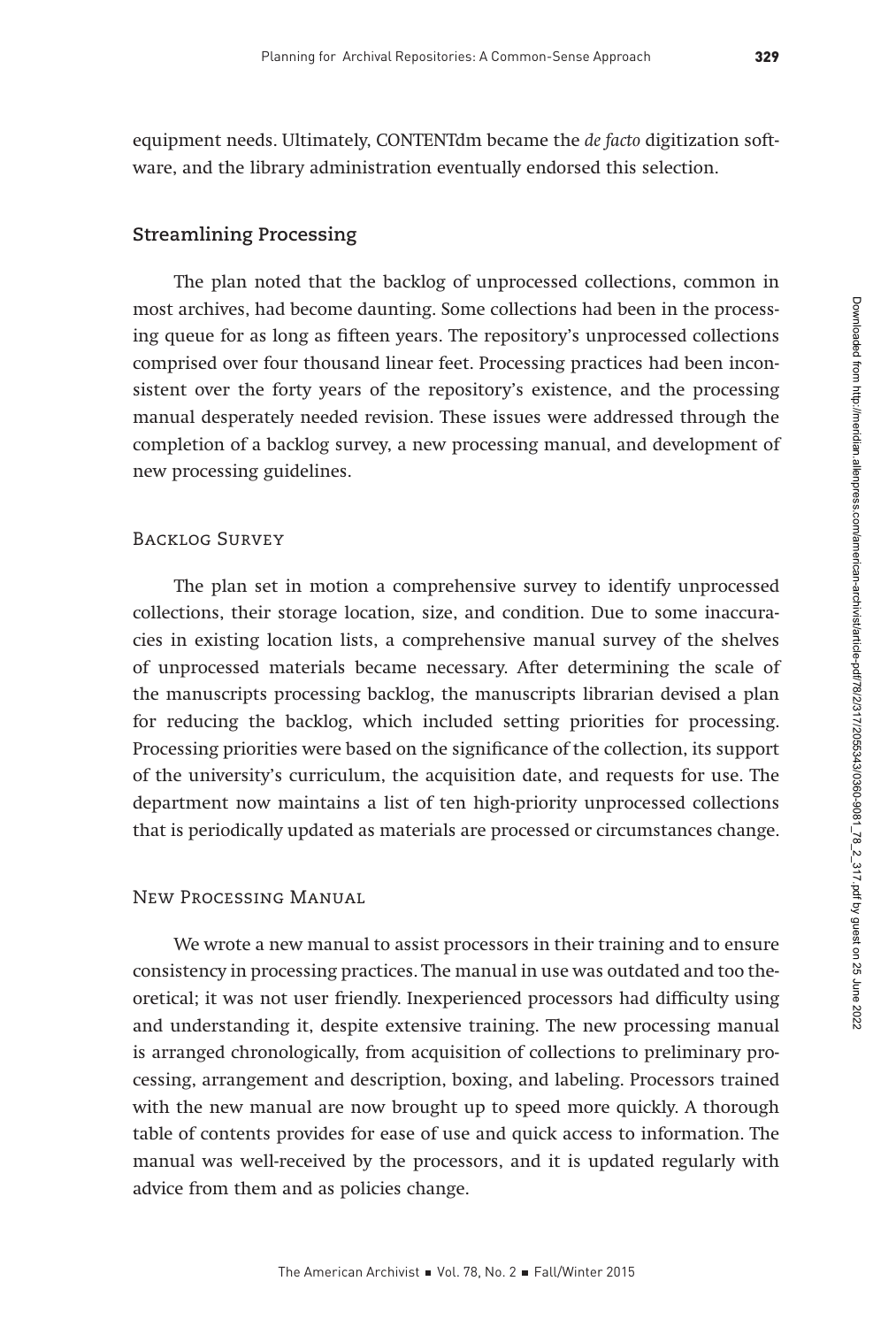#### Guidelines for Determining Processing Levels

As part of the plan's creation, the repository leadership examined the practice of "minimal processing" as described by Mark Greene and Dennis Meissner<sup>25</sup> but decided against implementing minimal processing across the board. Instead, the plan called for a meeting to be held before processing begins on each collection, at which the manuscripts librarian and processors discuss the uniqueness of the collection and its research value, preservation needs, and other information gleaned from an assessment conducted after acquisition. From this discussion, they develop a plan for processing, which will sometimes include selected techniques of minimal processing, such as only removing rusted staples and paper clips and not putting folder contents in chronological order. This approach was especially useful in processing large political collections. The greatest challenge in utilizing minimal processing techniques was that some long-time processors resisted them, feeling they compromised the standards they had been taught. This mindset is changing as we get more experienced with our new procedures.

These changes have benefited the Manuscripts Unit in terms of expediting access to our holdings, thus leading to higher usage, more visibility, and goodwill. Despite the continuous acquisition of new materials, these new procedures have decreased the backlog, including two large political collections, totaling close to two thousand linear feet.

## **Collection Development**

The plan called for the creation of a policy to establish collecting priorities. Emphasizing the need for flexibility, the policy stresses that priorities for pursuing and acquiring future collections would be driven by the need to build on subject strengths of existing collections, the need to fill gaps identified as necessary to support the department's and university's missions, and the desire to take advantage of unanticipated opportunities consistent with those missions. A formal collection development policy was not finalized; however, an informal policy identifies collections of interest that augment and enhance current holdings.

## **Physical Facilities**

Typical of archival repositories within university libraries, Special Collections at the University of Arkansas is housed below grade in the four-story main library, which was constructed in 1968. A 1997 library addition expanded the stacks area of the main building and the Special Collections manuscript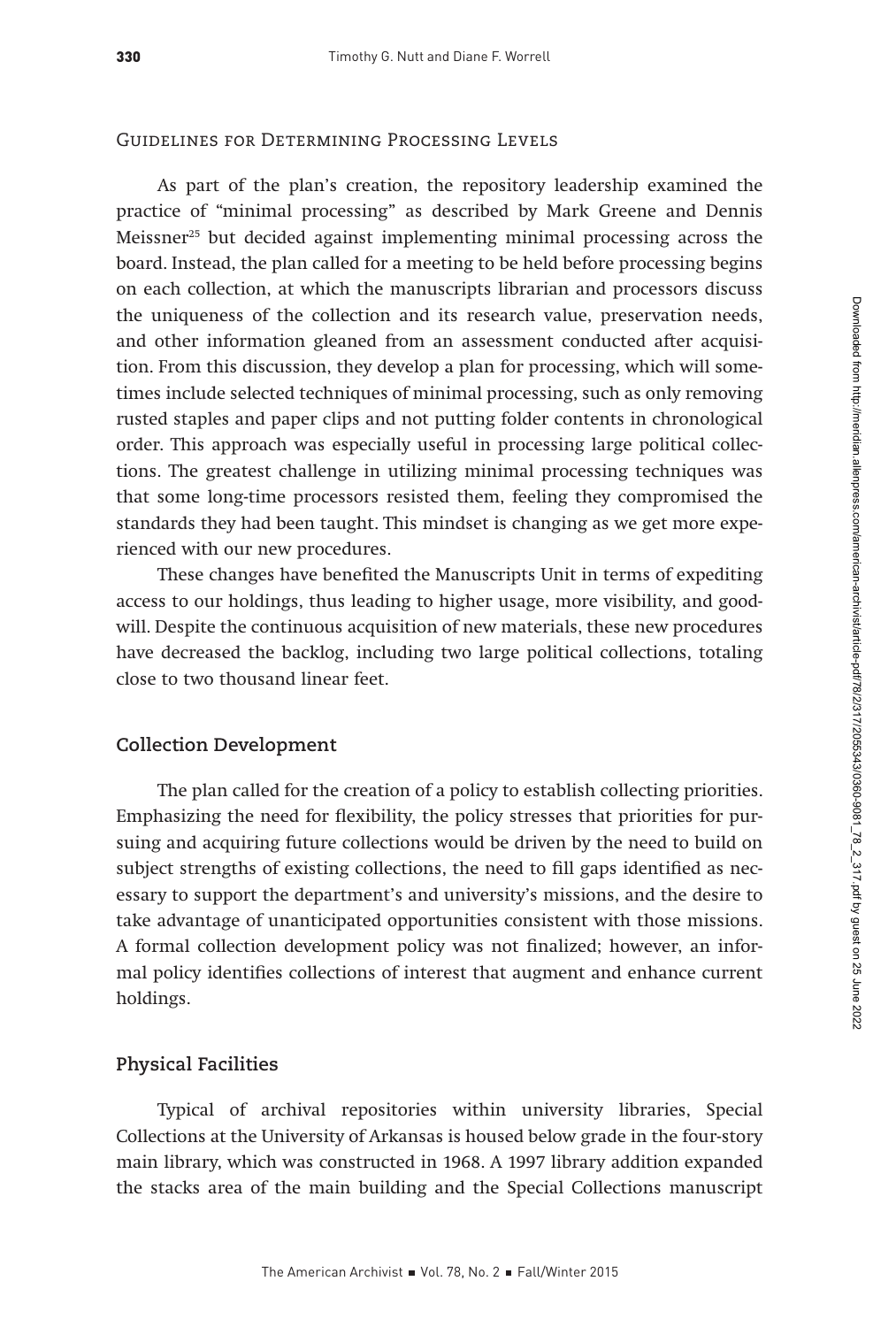storage area. While the new space was welcomed, unexpected issues arose in the area where the old and new buildings adjoined, resulting in occasional water leaks during exceptionally heavy rains, a condition that has been evaluated with few results. An off-site facility, built in the early 2000s, provides much-needed storage space for manuscripts. A library courier service transports collections back and forth between the two buildings.

The manuscripts planning document states that, as in most archival repositories, sorting collections is a consuming process, demanding great labor, time, and space. Once processed, manuscript collections should be stored in spaces that meet archival standards and will ensure their preservation for future generations.

#### Equipment and Space Needs

The plan identified space needs for processing such as the following: "Every processing archivist or assistant needs more large tables where papers can be spread about as collections are organized. Situated close to the work table should be shelving suitable for holding large manuscript boxes, a chair and/or stool, and access to computers, though not necessarily one at each table." Also, a permanent encapsulation workstation, a conservation room, and a receiving station, preferably off-site, where collections can be safely assessed for preservation issues and fumigated, if necessary, were cited as needs.

The plan also established the need to identify problems in the current manuscript shelving areas, followed by actions to minimize the threats. Inadequate air movement was recognized as a significant problem, specifically in the main storage area. To combat this, large oscillating fans were purchased and are still employed to circulate the air. The repository's off-site storage facility remains superior in terms of environmental control. Space remains an issue in both facilities, more so in the main library. There, manuscript collections are transferred in and out depending on use. Subsequent discussions about a future library renovation addressed a number of our needs, but no progress has been made.

#### Temperature and Humidity Goals

An earlier library-wide preservation study conducted in late fall/early winter found that temperatures in our repository's facilities fluctuated between 72 and 80 degrees, and humidity levels fluctuated between 29 and 62 percent. The plan established an ultimate goal to have physical facilities with a constant year-round temperature of 70 degrees Fahrenheit and a relative humidity of less than 50 percent. This standard would be a marked improvement over existing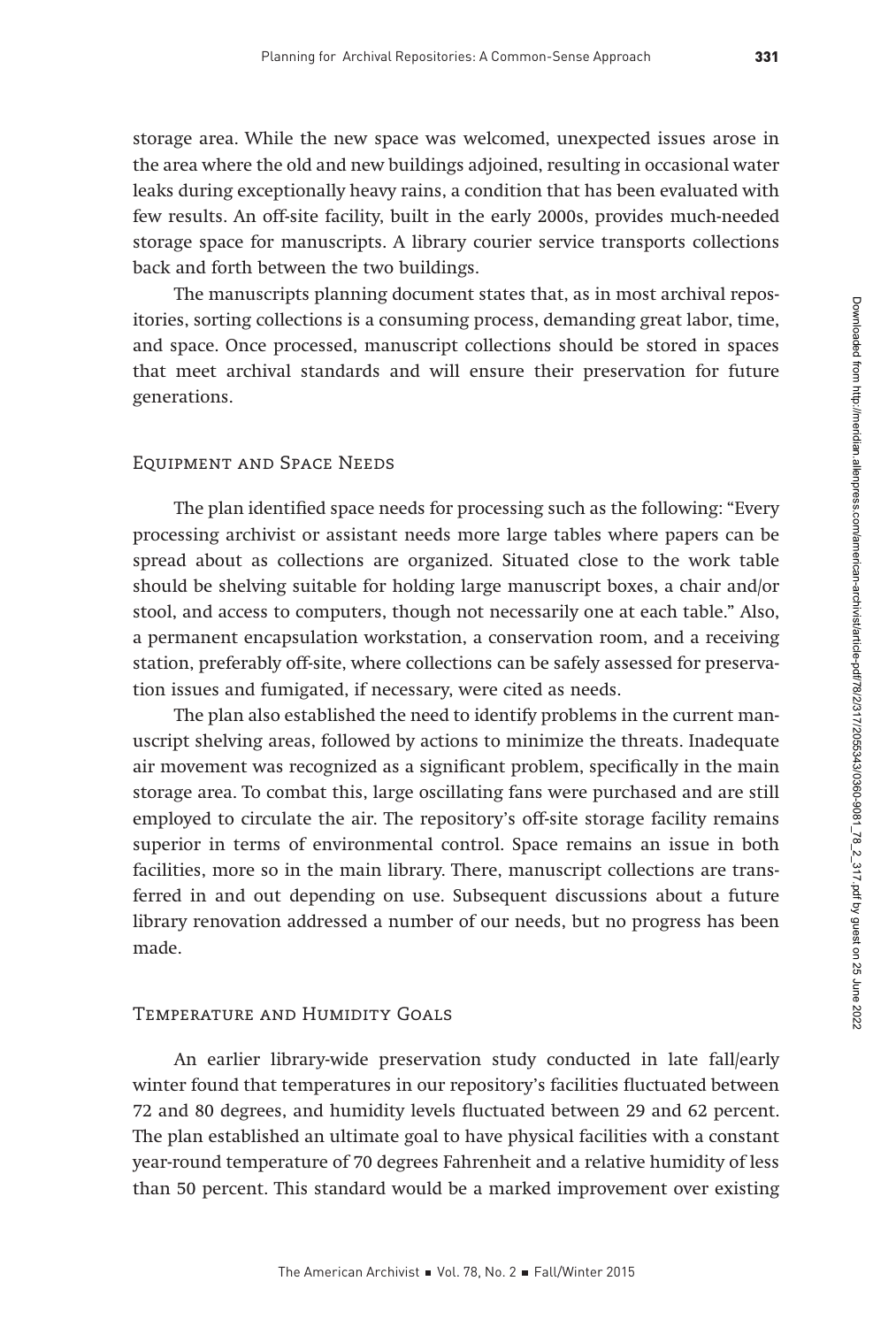conditions. The use of the aforementioned oscillating fans helped decrease both temperature and humidity levels in the main storage area.

## **Preservation**

To preserve the repository's historically valuable collections, the plan outlined the need for a preservation component to gather data about both the materials and the storage facilities. The chief priority identified during the planning process was the need for a facility designed specifically for archival storage with effective environmental controls. Second, an ongoing system of environmental monitoring was developed. This program includes systematically measuring temperature and humidity levels and checking potential trouble areas for moisture and other problems. The chief difficulty in our preservation planning is the lack of resources the library can devote to preservation and upgraded facilities. Despite our best efforts, the department is still experiencing environmental issues related to preservation.

## **Staffing**

## Needs and Goals

The plan outlined current staffing levels and future staffing goals such as hiring additional permanent processors, a university archivist, a photograph archivist, interns, and graduate assistants. In the past, the repository had relied excessively on temporary student processors, who often were employed for only one semester and not necessarily interested in archival work.

While additional permanent processors have not been hired, a university archivist was hired in 2010, and, most recently, the department got approval to hire an audiovisual archivist. The repository continues to benefit from its relationship with the university's Honors College, which originally placed interns in Special Collections in 2004. Initially, the program was experimental, but due to its success, it is now on a more permanent basis. To date, Special Collections has mentored twenty-eight Honors College interns.

#### Training and Continuing Education

Training and employee development are vital in maintaining a professional and knowledgeable work force. The plan established the goals of educating all employees on the proper processing of manuscript collections, sending employees to conferences and workshops, and encouraging employees to join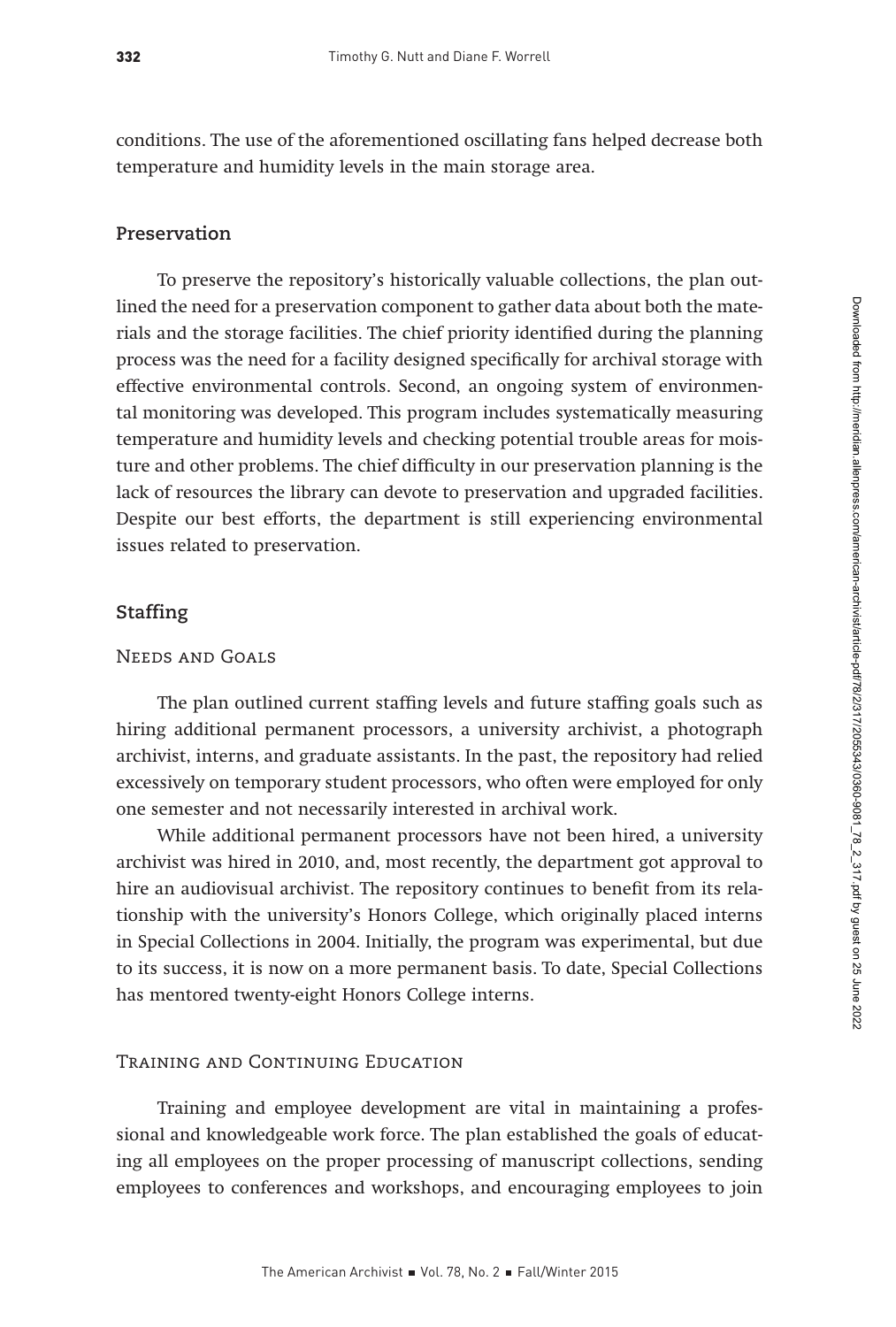professional organizations. Considerable progress toward these goals has been made. In addition to in-house workshops on processing procedures, implementation of EAD, and other development activities, the parent organization now provides travel support for conferences and other meetings. Additionally, employees have raised their professional visibility, obtaining certification from the Academy of Certified Archivists.

## **New Programs and Specialties**

#### Arkansas Architecture Emphasis

The plan outlined the department's goal to create and build on a collection specialty in Arkansas architecture records. The department already had an excellent nucleus of architectural collections, including the records of nationally famous Arkansas architects E. Fay Jones and Edward Durell Stone. No other repository in the state specializes in this area. Past collecting efforts had been disorganized, so acquiring Arkansas architecture materials needed to be more focused and proactive. To assist in that effort, the Arkansas Architectural Archives was created and an archivist with an architecture degree was hired.

## University Archives

Although the official records of the university had been collected before Special Collections was established in 1967, the university did not have a formalized archives program, nor staff devoted to this function. The department lacked the space, staff, and funding resources to administer a full-fledged university archives and records management operation. This plan outlined an alternative proposal—that Special Collections identify, collect, and preserve only the most historically significant inactive records of the university. The planning document identified a potential collecting policy for such a program, along with staffing, space, and equipment needs. As mentioned above, a university archivist was hired in 2010.

#### Maps and Geospatial Collections

The maps and geospatial resources in Special Collections support research ranging from general map questions to the specialized needs of faculty, graduate students, and other researchers requiring geospatial data and imagery. The plan addressed the need for cataloging and shelving requirements for maps, aerial photographs, and geospatial materials, as well as staffing requirements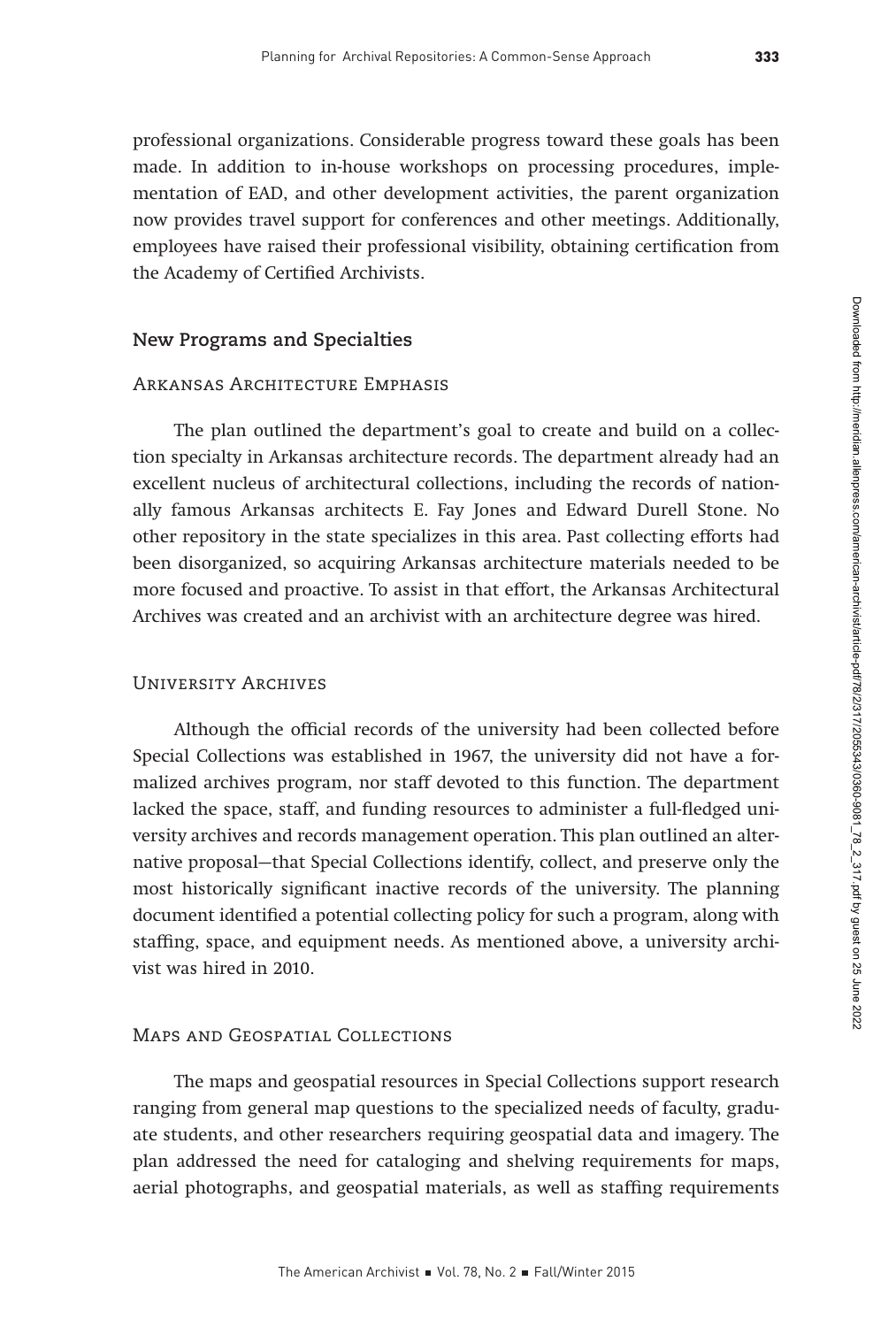and scanning policies for these materials. The death of the library's geosciences librarian and difficulties in hiring a replacement impeded progress.

# **Resources and Funding**

This section of the plan comprised a general statement that Special Collections would increasingly pursue grants for special projects and would work with the library development officer in seeking monetary gifts both to fund projects and to build the endowment. The primary strategy was to increase the quantity of grant applications. This goal has had limited success. The repository increased its number of grant applications, but was awarded mostly small grants. The parent organization has identified grants as a major thrust, which has reinvigorated the repository's efforts.

## **Lessons Learned During the Planning Process**

The plan set out tentative goal dates, spread over a three- to five-year period, for accomplishment of sixteen initiatives. Within five years of completion of the plan, adopted in 2007, twelve out of sixteen initiatives outlined were either completed or well underway. Initiatives accomplished included:

- implementation of the EAD pilot project;
- creation of a new processing manual;
- completion of a processing backlog survey;
- the use of EAD in the preparation of new finding aids;
- creation and implementation of a plan for a University Archives program;
- implementation of an architectural collecting specialty; and
- creation of an orientation and training manual for all Manuscripts Unit staff.

Significant progress has been made on a number of initiatives, including:

- creation of a single comprehensive collections database;
- completion of a finding aids survey;
- creation and implementation of a digital projects plan;
- creation and implementation of procedures to improve access and intellectual control of photographs; and
- creation and implementation of a comprehensive staff development program.

Other initiatives, such as achieving full staffing, creating and implementing a preservation program, and creating and implementing a maps and geospatial materials plan, have seen little or no progress. The initiatives we did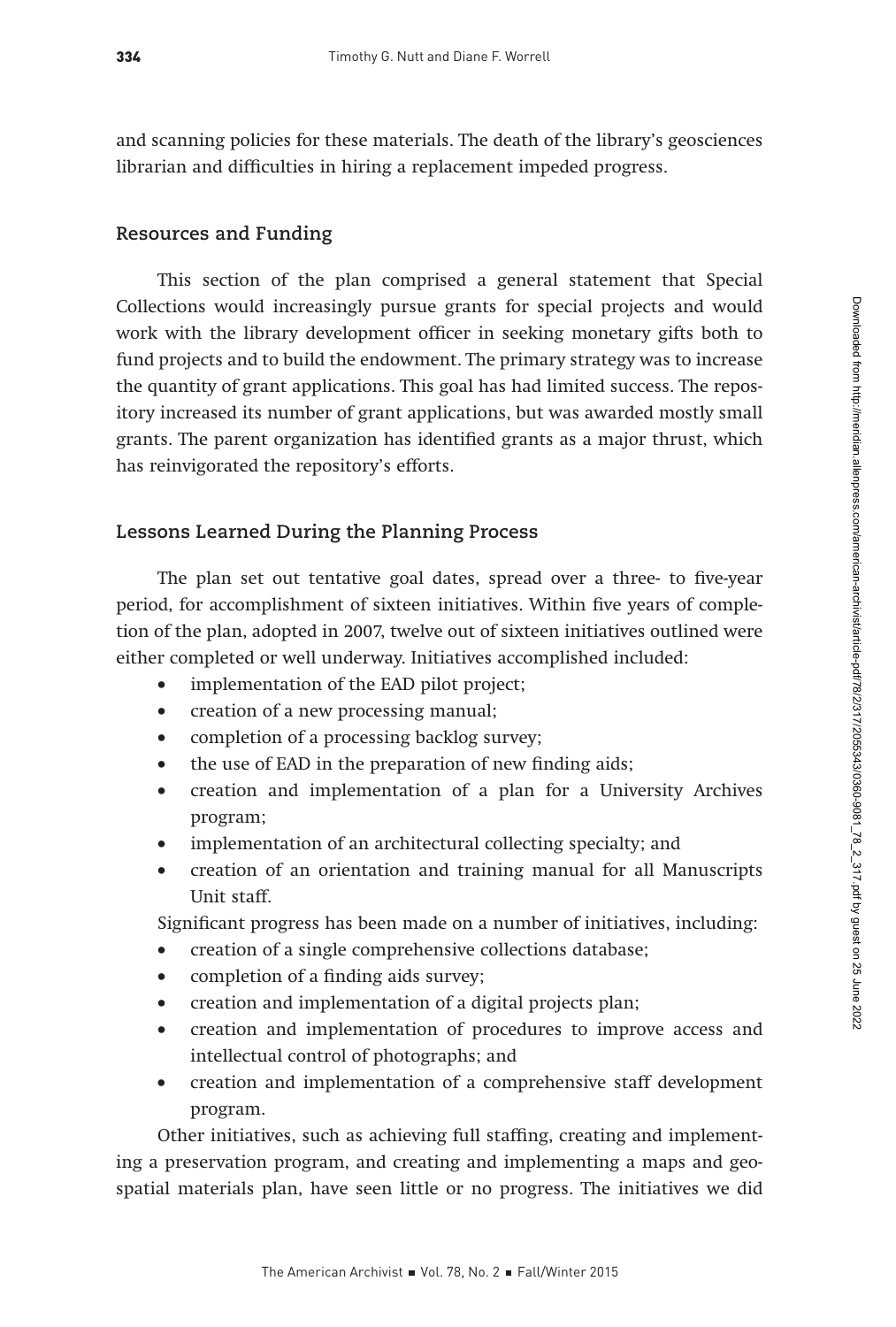not accomplish have become long-term goals that depend largely on improved funding. A re-evaluation of the plan has not been scheduled as of this writing.

The advisory board, composed of twenty-one library staff members and other stakeholders, proved to be too large. The size of the group eventually became unwieldy, and it ultimately functioned more as a "rubber stamp" after the initial brainstorming session. In essence, fewer are better, and we ended up forming ad hoc groups from the larger advisory board for advice on specific questions. Additionally, the time line was unrealistic; everything took more time than anticipated. This had a ripple effect and ultimately ended up affecting the entire project. To complicate things, a series of staffing vacancies, including resignations and retirements, left the department shorthanded and contributed to our lack of review and follow-up at the end of the five-year period.

One of the most important lessons learned during this process was that the administration of the parent organization must comprehend the need for the plan and be willing to implement and support change, both financially and otherwise. Without that support (especially financial), portions of this plan could not be implemented, particularly the large-ticket initiatives related to facilities, preservation, and staffing. Other priorities superseded certain goals and strategies, while other goals became more urgent due to situational needs. Obviously, repository leadership must support and actively work toward the goals.

The planning project was most beneficial in focusing staff on the identification of weaknesses, the creation of strategies to remediate those weaknesses, the brainstorming involved in this process, and the act of documenting these discussions. We constantly reminded ourselves to focus on the big picture and avoid getting bogged down in details, although sometimes that was hard to do. The planning process also emphasized that it was more effective for the organization to be proactive rather than reactive when dealing with projects and issues.

Flexibility was key, as strategies must adapt to a dynamic and changing environment, including personnel crises, economic downturns, shifting priorities on the part of both the repository leadership and the parent organization, and unexpected funding (or lack thereof) for specific projects. Another important lesson was the need to remain focused on the goal deadlines. It was easy to get distracted by other projects, which were always arising and causing us to miss key benchmark dates. In retrospect, we would add three additional topics to the plan: a public relations program, which we later implemented informally; a plan for dealing with digital records; and a project to review our accession records, which is nearing completion.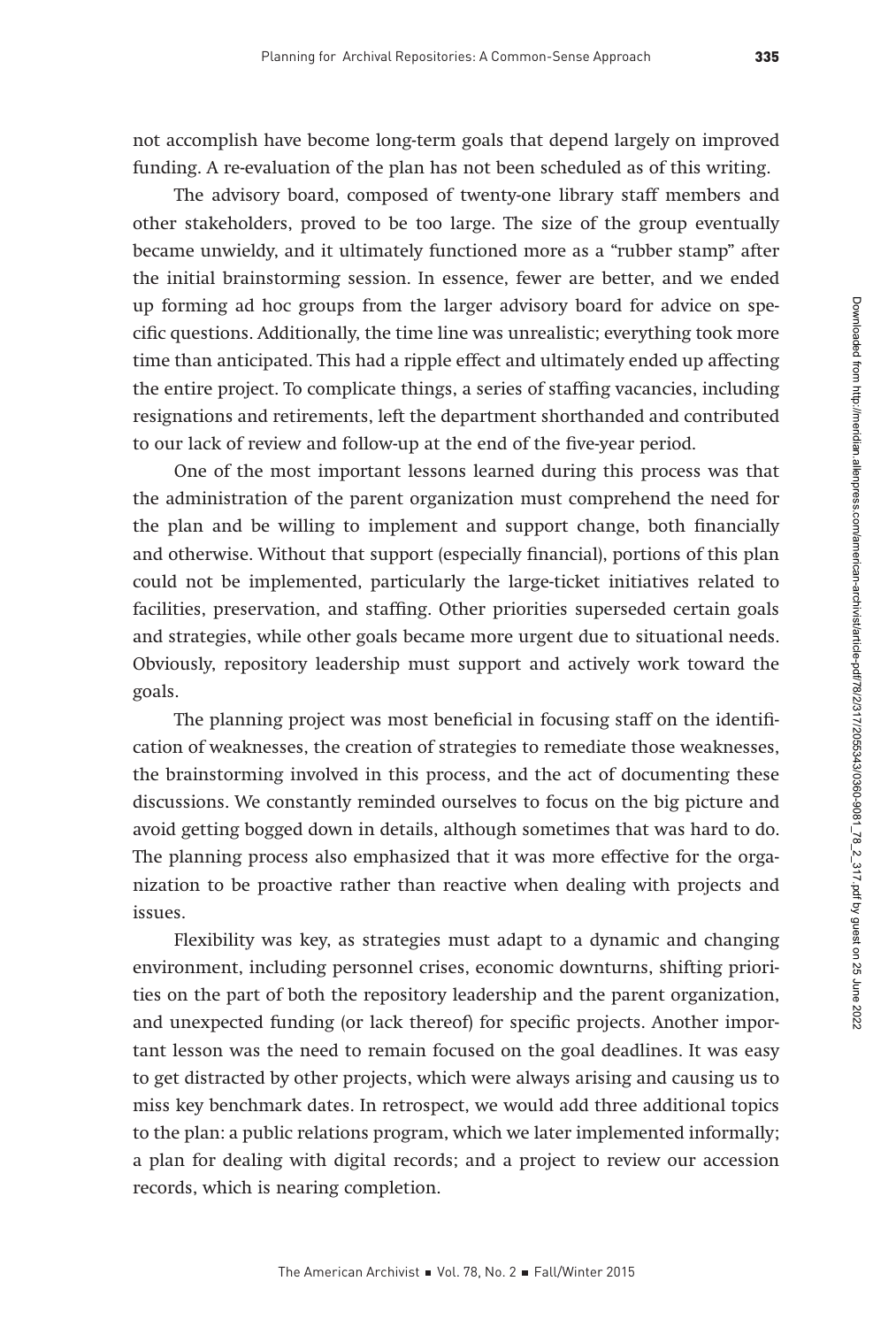## **Concluding Thoughts**

The department created its plan as a rough road map to guide the repository in the years ahead. We believe it will help us align priorities and assign resources in a way that will foster excellence and greater efficiency. Although we neither followed the standard protocols typically used in strategic plans nor adhered to a strict set of procedures, our plan—which we believe is a hybrid among the different types of plans—has produced dramatic results. The twelve initiatives either completed or underway, as outlined above, were all vital steps in improving departmental performance. It is unlikely that these twelve initiatives would have seen such progress without the structure and impetus of the planning project. Strong departmental leadership and commitment to improvement, necessary preconditions to successful planning, helped us achieve these key initiatives. No plan, however perfect, will move an organization forward if it gathers dust on a shelf.

In reality, there is no such thing as a "foreseeable future." Planning can become a futile and time-consuming exercise, often undertaken only because the bureaucracy mandates it. Its purpose should be to map the direction the organization aspires to go and to guide everyday decision making and resource allocation. There are thousands of articles, books, and websites devoted to strategic planning. After surveying this literature, the average archivist might be tempted to run and hide in the compact shelving!

Much of the literature presents planning as unnecessarily complex and financially prohibitive by prescribing a regimented format and strict procedures to follow. This is unfortunate. We knew that our institution did not have the time, staff, and financial resources to undertake a traditional strategic planning project, so we improvised by creating a hybrid plan. Some of the plan's initiatives were broad and strategic, such as the creation of a mission statement and the goal of implementing a collecting specialty in Arkansas architecture. Other initiatives were more akin to operational or tactical plans, such as the implementation of EAD for finding aids and the survey of finding aids.

We believe that the ideas behind Greene and Meissner's groundbreaking More Product, Less Process concept of minimal processing<sup>26</sup> are equally applicable to planning. While it is necessary to analyze a repository's strengths and weaknesses, solicit input from staff and constituents, and consider external factors, it is not necessary to hire a planning consultant or spend vast amounts of time and money to formulate and achieve goals. Since little hard evidence supports the effectiveness of strategic planning in archives, planning in archives should be conducted with common sense according to the organization's needs and resources. We evaluated the different types of planning—strategic, tactical, and operational—and decided to chart our own course.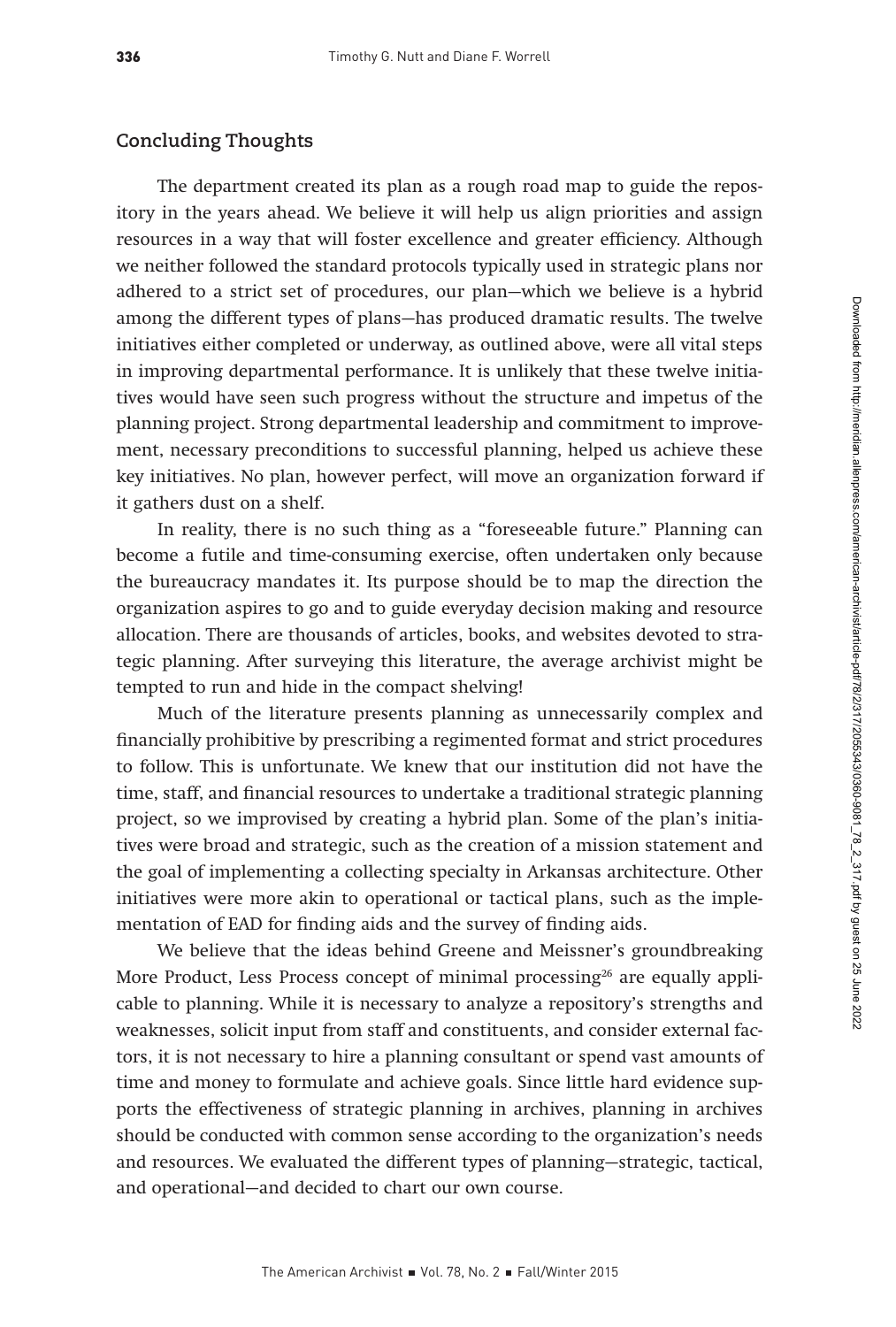#### **NOTES**

- <sup>1</sup> Yogi Berra and Dave Kaplan, What Time Is It? You Mean Now?: Advice for Life from the Zennest Master of Them All (New York: Simon and Schuster, 2002), 39.
- <sup>2</sup> T. R. Schellenberg, Modern Archives: Principles and Techniques (Chicago: University of Chicago Press, Midway Reprint, 1975), 127–28.
- <sup>3</sup> Schellenberg, Modern Archives, 128.
- <sup>4</sup> Henry Mintzberg, The Rise and Fall of Strategic Planning: Reconceiving Roles for Planning, Plans, Planners (New York: The Free Press, 1994), 4.
- <sup>5</sup> Mintzberg, The Rise and Fall of Strategic Planning, 4.
- <sup>6</sup> Edward J. Miech, "Editor's Review: The Rise and Fall of Strategic Planning and Strategic Planning in Education," Harvard Educational Review 65, no. 3 (1995): 504–9.
- <sup>7</sup> Michael Hitt, J. Stewart Black, and Lyman W. Porter, Management, 3rd ed. (Boston: Prentice Hall, 2012), 113.
- <sup>8</sup> Edwin A. Locke, "The Ideas of Frederic W. Taylor: An Evaluation," Academy of Management Review 7, no. 1 (1982): 15.
- <sup>9</sup> Joseph R. Matthews, Strategic Planning and Management for Library Managers (Westport, Conn.: Libraries Unlimited, 2005).
- <sup>10</sup> Michael J. Kurtz, Managing Archival and Manuscript Repositories (Chicago: Society of American Archivists, 2004).
- <sup>11</sup> Society of American Archivists, Planning for the Archival Profession: A Report of the SAA Task Force on Goals and Priorities (Chicago: Society of American Archivists, 1986).
- <sup>12</sup> Society of American Archivists, Planning for the Archival Profession, 1.
- <sup>13</sup> Michael J. Kurtz, "Strategic Planning and Implementation at the National Archives and Records Administration: 1992–2000," in Leadership and Administration of Successful Archival Programs, ed. Bruce W. Dearstyne (Westport, Conn.: Greenwood Press, 2001), 71–83.
- <sup>14</sup> Kurtz, "Strategic Planning and Implementation at the National Archives and Records Administration," 74.
- <sup>15</sup> Kurtz, "Strategic Planning and Implementation at the National Archives and Records Administration," 74.
- <sup>16</sup> Kurtz, "Strategic Planning and Implementation at the National Archives and Records Administration," 78.
- <sup>17</sup> Kurtz, "Strategic Planning and Implementation at the National Archives and Records Administration," 81-82.
- <sup>18</sup> David Ferriero, "From the Archivist of the United States: NARA's New Strategic Plan Outlines 'Stretch' Goals," Archival Outlook (May/June 2014): 21.
- <sup>19</sup> Phyllis A. Klein, Our Past Before Us: A Five-Year Regional Plan for METRO's Archives and Historical Records Program: July 1, 1989–June 30, 1994, METRO Miscellaneous Publication No. 40 (New York: METRO New York Metropolitan Reference and Research Library Agency, 1989); METRO Strategic Plan, 2009–2014, http://metro.org/files/299/.
- <sup>20</sup> Klein, Our Past Before Us, 21.
- <sup>21</sup> Richard W. Clement, Strategic Planning in ARL Libraries (Washington, D.C.: Association of Research Libraries, 1995).
- <sup>22</sup> Into the 21st Century: A Plan for South Carolina's Historical Records, 2000–2005 (Columbia: South Carolina Department of Archives and History, 2000).
- <sup>23</sup> South Carolina State Historical Records Advisory Board (SC SHRAB) State Plan, 2007–2012, http://shrab .palmettohistory.org/shrabstateplan07.htm. South Carolina Department of Archives and History Strategic Plan 2010–2013, http://scdah.sc.gov/Documents/Strategic%20Plan%202010-2013.pdf.
- <sup>24</sup> Eleonora Dubicki, Strategic Planning in College Libraries (Chicago: College Library Packet Committee, College Libraries Section, Association of College and Research Libraries, 2011).
- <sup>25</sup> Mark A. Greene and Dennis Meissner, "More Product, Less Process," The American Archivist 68 (Fall/ Winter 2005).
- <sup>26</sup> Greene and Meissner, "More Product, Less Process."